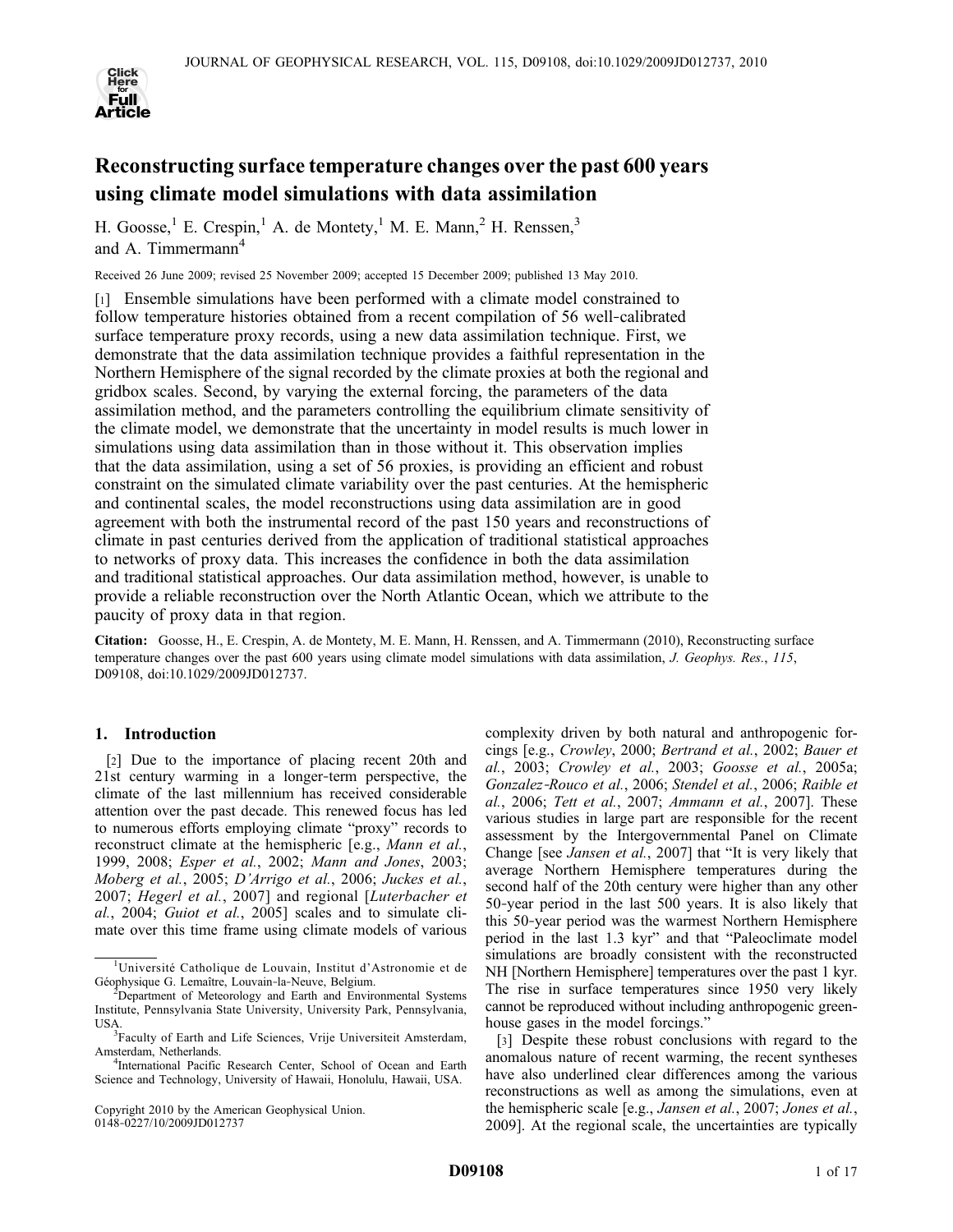even greater due to the paucity of reliable proxy data in some regions. Furthermore, internal variability (defined here as the variability that is purely related to the internal dynamics of the system that would be present even in the absence of any natural or anthropogenic forcing) plays an important role at this scale [e.g., Goosse et al., 2005a; Tett et al., 2007]. As a consequence, when comparing various simulations or model results with observations, it is often impossible to determine if a difference is related to model biases or is simply due to the different realizations of internal variability in model simulations and reality. When ensemble simulations are employed to sample the plausible range of internal variability of the system over the past millennium, one typically finds that the range of the ensemble is large enough during any particular time interval that model/ paleodata comparisons do not provide especially strong constraints on the model physics [Goosse et al., 2005a, 2006b]. Although the precise relative contributions of forced and internal variability are difficult to determine for any one climate event of the past millennium, comparisons of climate reconstructions for past centuries with the modeled mean response of the climate to estimated natural (solar and volcanic) external forcing have provided some potentially important clues regarding past forced responses of climate [Haigh, 1996; Robock, 2000; Shindell et al., 2001, 2004; Waple et al., 2002].

[4] Several studies have sought to isolate the reasons for the discrepancies among various published proxy climate reconstructions and, in particular, to disentangle the role of the selection and the treatment of the proxy records and of the statistical method used to obtain the reconstructions [e.g., Mann et al., 2005, 2007; Rutherford et al., 2005; Juckes et al., 2007; Lee et al., 2008; Jones et al., 2009]. On the other hand, the differences in model simulation results have typically been attributed to differences in the applied forcing and in model characteristics such as the equilibrium climate sensitivity [e.g., Goosse et al., 2005b; Osborn et al., 2006] or in the model representation of the natural modes of climate variability. Such studies are essential, as they provide a valuable opportunity to reduce uncertainties in past climate reconstructions and in our understanding of the causes of past climate changes. In particular, they are expected to provide guidance on how to further improve model physics.

[5] A complementary approach to reducing uncertainty is to directly combine the information from proxy records, the estimates of past climate forcing, and the physics embodied in climate models. This methodology, often referred to as data assimilation in meteorology and climatology, has been successfully applied in many fields but is still not standard in paleoclimatology, in particular when analyzing the climate of the past millennium [e.g., *Goosse et al.*, 2008; Widman et al., 2009].

[6] Data assimilation nonetheless is a potentially powerful tool for analyzing the climate changes over past centuries. It can provide alternative estimates of climate changes in a manner equivalent to how model reanalyses are used to fill in gaps in the instrumental record of the past 50– 60 years [Kalnay et al., 1996; Uppala et al., 2005]. These physically constrained estimates can be then compared with reconstructions using complementary, traditional statistical approaches. The data assimilation approach potentially makes use of the same underlying proxy data as the statistical approach, but it does so in a very different manner. The physics of the climate system, as represented by the model equation, is applied formally as a constraint, ensuring that the estimated climate fields are consistent with model physics. The data assimilation approach thus offers the potential advantage over purely statistical approaches of ensuring dynamical consistency in the resulting assessment of past climate change, particularly in the context of using a coupled climate model. Indeed, it is then possible to obtain dynamically consistent states of climate system components that are difficult to constrain directly on long time scales because of a lack of the requisite data (e.g., the deep ocean or the sea ice) using more easily available data, such as surface temperature proxies [e.g., Goosse et al., 2009].

[7] In the present framework, we will refer to these dynamically consistent estimates as "reconstructions." However, to highlight the difference with purely statistical approaches to proxy climate reconstructions that are based on a fundamentally different conceptual foundation, we will call our reconstructions DALE (for data assimilation using large ensembles; see section 2 for the description of the data assimilation technique) reconstructions.

[8] Simulations with data assimilation provide information on variables and at locations that are not directly available from proxy data, filling the gaps between sparse observational data. All the important variables simulated by the model can thus be analyzed. This can naturally lead to the proposition of mechanisms to explain the observed changes that are consistent among all the elements of the climate system and are in agreement with the evidence recorded in the proxies used to constrain the model results. The mechanism can then be tested using independent proxies when available or to suggest particularly interesting locations where additional proxies would be very useful. Data assimilation in this manner provides a useful means for testing specific hypotheses. It is for instance possible to force the model to maintain a positive North Atlantic Oscillation index or a strong meridional overturning circulation in the Atlantic during several years or decades in order to test if the simulated changes are compatible with the proxy evidence during a particular period. If this is the case, such circulation changes provide, then, one possible explanation for the observed anomalies during this period.

[9] Of course, data assimilation also has its own limitations. In particular, there is no guarantee that it will be technically possible to find a system state that is both compatible with model physics and faithful to the observational data if the observational data happen to contain real structures that are more complex than can be described by the simplified physics of the model. Data assimilation techniques are also quite computationally intensive, so that applying them over a long period such as the past millennium can be a daunting computational task. Furthermore, transferring the assimilation techniques employed to analyze modern instrumental climate data to a framework for analyzing proxy evidence of longer‐term climate variability requires a number of adaptations, each of which must be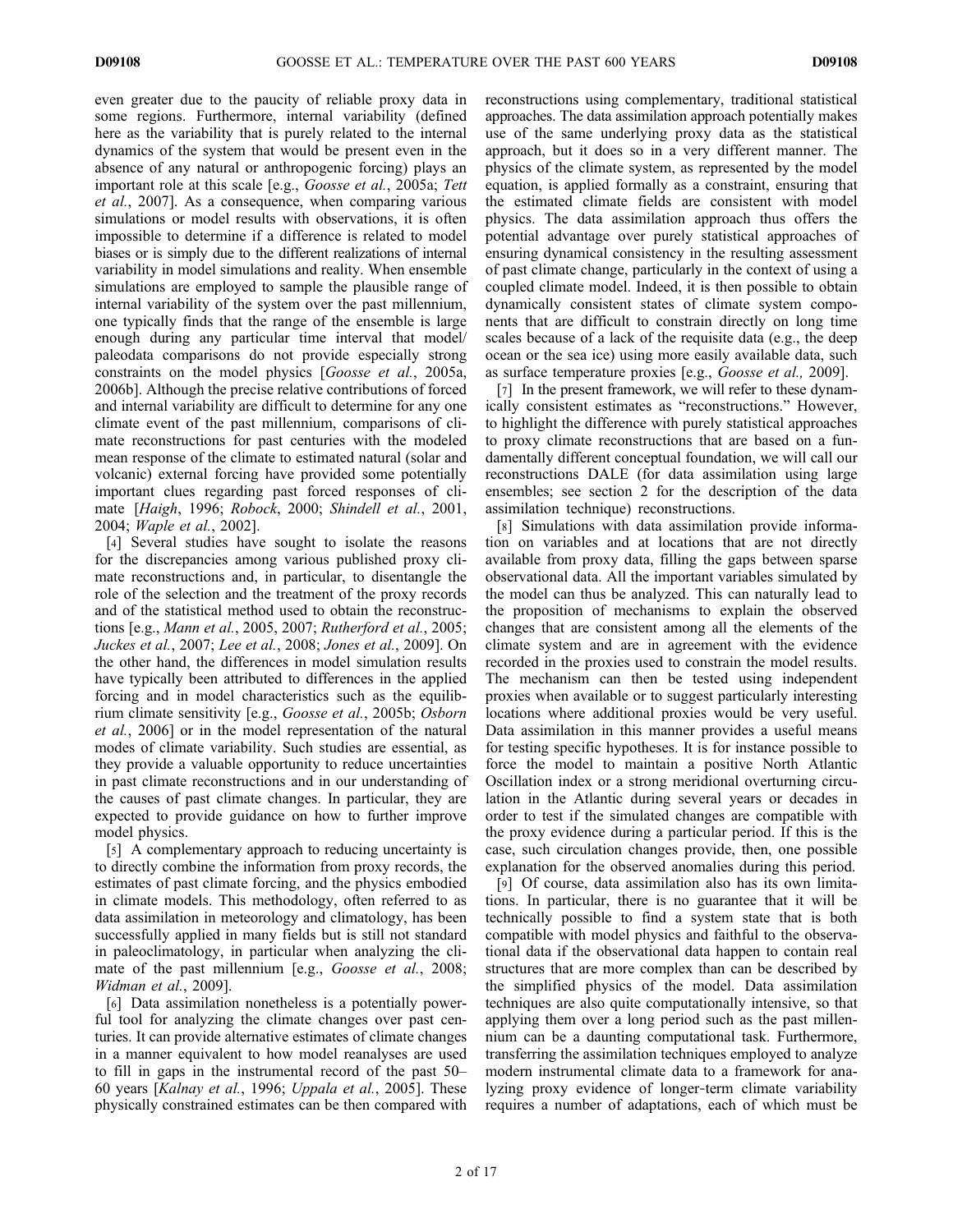tested and validated. These adaptations must take into account various challenging characteristics of paleoclimate proxy data, including the spatially sparse nature of the data networks, the relatively low signal‐to‐noise ratios of the data, and the coarse and often variable temporal sampling provided by the data.

[10] It is generally not possible to determine the precise cause of a particular climate event in a simulation with data assimilation. In particular, we cannot in general determine whether the climate state obtained was linked to the forcing or the data constraints. If the forced response over a particular period can be determined through other means, however, then the likely relative contribution of the forced response and internal variability can be ascertained.

[11] Independently testing the quality of a climate model by investigating its ability to reproduce observed changes is more challenging with data assimilation than without it, as some information from the data has necessarily already been used to constrain model results. However, analyzing the innovation brought by data assimilation can help in finding some model biases.

[12] Finally, when using data assimilation, model biases can significantly impact the quality of the reconstructions and the validity of the mechanisms inferred to explain the data. Analyzing jointly the results of complementary approaches including (1) climate reconstructions based purely on statistical approaches applied to climate proxy networks, (2) forced model simulation results without data assimilation, and (3) "reconstructions" based on forced model simulations with data assimilation can help to diagnose those features in the data and reconstructions which are likely robust and those which may be an artifact of various sorts of biases.

[13] Because the use of data assimilation in paleoclimatology is relatively recent, the potential range of new applications to this area is wide, and one can expect considerable progress in this area in years to come. Readers interested in a general overview of applications of data assimilation to studying the climate of past centuries, including the analysis of particular periods and the testing of specific hypotheses, are referred to other recent work in this area [e.g., van der Schrier and Barkmeijer, 2005; Goosse et al., 2006b, 2008, 2009; Crespin et al., 2009; Widmann et al., 2009].

[14] The present study focuses on the reconstruction of past temperature changes at the hemispheric and continental or ocean basin scales. The data assimilation technique employed is as described by *Goosse et al.* [2006a] but with several more recent innovations as described below. The goal remains to select among a large ensemble of model simulations that which is closest to "reality," in the sense indicated by the available paleoclimate proxy data. Goosse et al. [2006a] selected this best model analog a posteriorly from an existing ensemble; that is, the simulations were completed before any comparison with data was performed. This approach had the advantage of computational efficiency, lending itself to the generation of large ensembles at low computational cost. On the other hand, the potential lack of compatibility between best model analogs selected for different periods made the interpretation of the results challenging at times. The revised procedure used in the present studies alleviates this problem, as dynamical consistency is ensured by generating a new ensemble at each step of the assimilation procedure, starting from the best model analog selected for the previous period (see section 2 for more details on the method).

[15] By contrast with *Goosse et al.* [2006a], in which an ad hoc compilation of only 12 proxy time series were used to constrain the model evolution, a more recent and more comprehensive compilation of temperature proxy data extending over the past millennium [*Mann et al.*, 2008] is employed here. We are thus able to test the data assimilation method for the first time with a large fraction of the available proxy data. The proxy records selected pass a screening against modern instrumental data for a local temperature signal and are available at least at decadal resolution (see Mann et al. [2008] for more details). All data are smoothed at the decadal time scale to ensure uniformity of temporal resolution in the data assimilation process and allow for direct comparison against statistical paleoclimate reconstructions using these same data.

[16] A small subset of the experiments discussed here was described previously by Crespin et al. [2009]. The latter study focused on specific interval of apparent Arctic warmth during the 15th century. Here, our goal is different, as we are interested in investigating additional details of the methodology and, in particular, the ability of simulations with data assimilation to yield useful reconstructions of past temperature changes.

[17] Specifically, we seek to address three principal questions (discussed in more detail in sections 3–5, respectively):

[18] 1. Using the data assimilation technique, is it possible to obtain model states that reasonably follow the trajectories indicated by selected proxy data over the past 600 years? In other words, can we find a set of climate states consistent with both the physics of the model and the empirical information present in individual proxy records?

[19] 2. Does the additional information contained within the presently available proxy data allow for a reduction in the potential errors arising from deficiencies in the model physics and estimated external forcing histories? While such questions have been answered affirmatively in the context of modern data assimilation [e.g., Kalnay, 2003], they remain open within the context of paleoclimate data assimilation.

[20] 3. Do the reconstructions obtained through this data assimilation exercise compare favorably with observed changes over the more recent, historical period (i.e., the last 150 years) and with other reconstructions based on other approaches?

[21] The first two questions are largely independent of the quality of the proxy data. The technique should be able to follow any reasonable time series, and this constraint should reduce the uncertainty compared to simulations without data assimilation. For the third question, however, the quality of the signal recorded in the proxies clearly plays a crucial role. In this study, we focus only on whether the reconstructions using the current proxy data set employed (that of Mann et al. [2008]) provide useful constraint on past patterns of surface temperature change. We acknowledge that this is just one element of a larger problem, which involves, in addition, the attempt to understand the detailed influence of the proxy data set on the reconstructions that are obtained. This wider subject was briefly addressed in a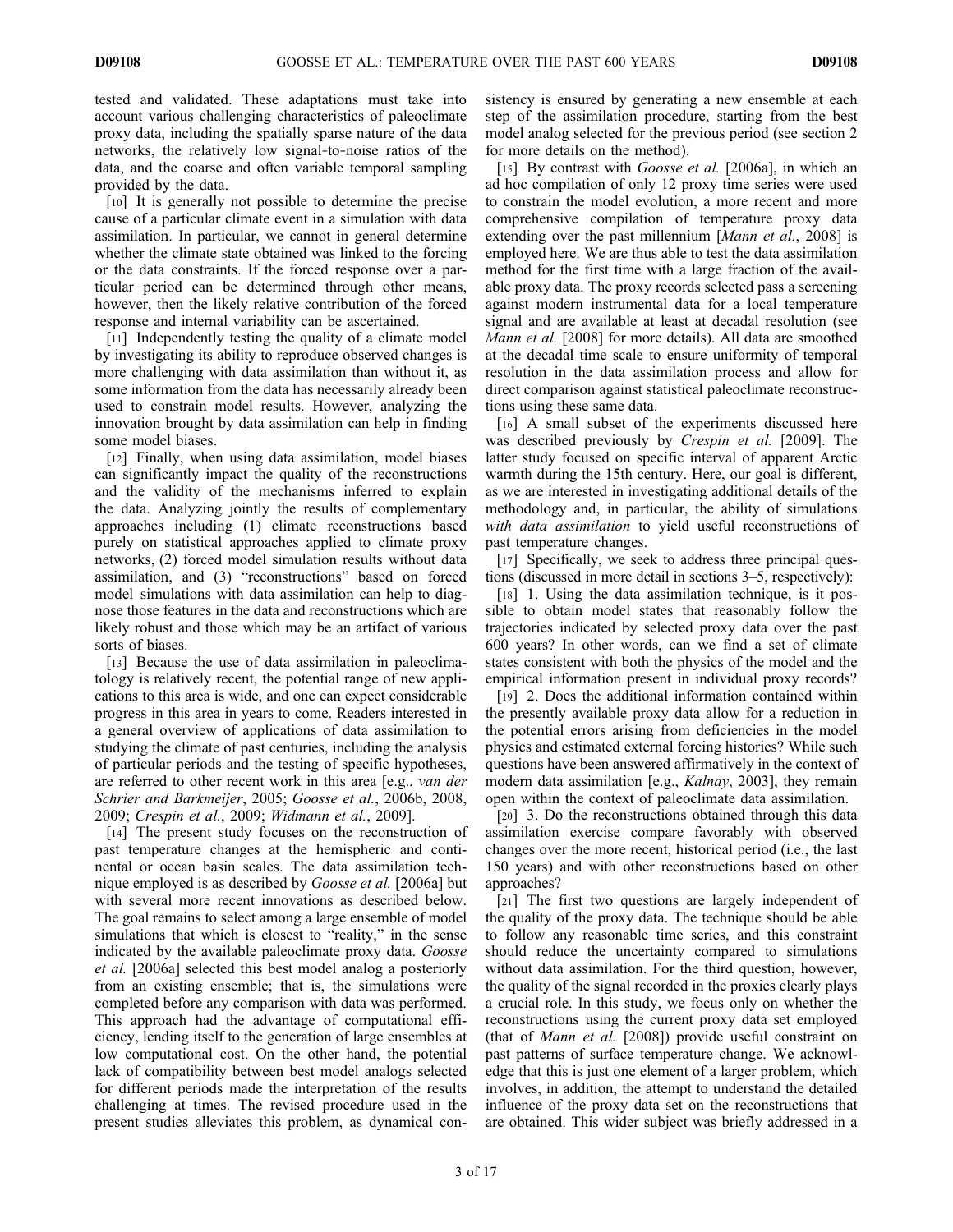previous study [Goosse et al., 2006a] and is the subject of ongoing work.

# 2. Experimental Design

[22] The climate model we used is named LOVECLIM 1.1, an acronym of the acronyms of its components: LOch (Liège Ocean Carbon Heteronomous)‐Vecode (VEgetation COntinuous DEscription model)‐Ecbilt (model name, not acronym)‐CLIO (Coupled Large‐scale Ice Ocean)‐agIsm (Antarctic and Greenland Ice Sheet Model); this same model was used by Goosse et al. [2007]. LOVECLIM [Driesschaert et al., 2007] is a three-dimensional Earth system model of intermediate complexity that includes representations of the atmosphere, the ocean and sea ice, the land surface (including vegetation), the ice sheets, and the carbon cycle. In the present study, the ice sheet and carbon cycle components are not active and are thus not described. The atmospheric component is ECBILT2 [Opsteegh et al., 1998], a quasi-geostrophic model with a resolution of 5.6° in latitude, 5.6° in longitude, and three levels in the vertical. To close the momentum budget near the equator, a parameterization of ageostrophic terms is included. This parameterization improves the representation of tropical dynamics, including the Hadley cell circulation, although the amplitude of variability in tropical regions and the extratropical response to tropical sea surface temperature anomalies remain artificially low in LOVECLIM [Opsteegh et al., 1998]. The oceanic component is CLIO3 [Goosse and Fichefet, 1999], which is made up of an ocean general circulation model coupled to a comprehensive thermodynamic‐ dynamic sea ice model. Its horizontal resolution is  $3^{\circ} \times 3^{\circ}$ , and there are 20 levels in the ocean. The vegetation model VECODE simulates the dynamics of two main terrestrial plant functional types, trees and grasses, as well as desert [Brovkin et al., 2002]. Its resolution is the same as in ECBILT. (More information about the model and a complete list of references are available at http://www.astr.ucl.ac.be/index. php?page = LOVECLIM%40Description).

[23] The initial conditions for the simulations covering the last millennium are derived from previous numerical experiments covering the entire Holocene period [*Goosse et*] al., 2007]. Long‐term changes in orbital parameters follow Berger [1978], and the long-term evolution of greenhouse gas concentrations is prescribed. The influence of modern (A.D. 1850–2000) anthropogenic sulfate aerosols is represented through a modification of surface albedo [Charlson et al., 1991]. Forcing by anthropogenic land‐use change (including both surface albedo and surface evaporation and water storage) is applied as by *Goosse et al.* [2005a], following *Ramankutty and Foley* [1999]. Finally, natural external forcing due to changes in solar irradiance and explosive volcanism are prescribed following the reconstructions of Muscheler et al. [2007] and Crowley et al. [2003], respectively. In the standard run, the total solar irradiance changes have been scaled to provide an increase of 1 W m−<sup>2</sup> between the Maunder minimum (late 17th century) and the late 20th century. This corresponds to roughly a threefold reduction in amplitude in comparison with previous simulations conducted with the LOVECLIM model [e.g., Goosse et al., 2005b, 2006b] but is in better agreement with recent reassessments [Lean et al., 2002; Foukal et al., 2006].

[24] In the majority of the simulations presented here, the model is forced to follow estimates of surface temperature changes derived from proxy records, using an updated version of the data assimilation technique described by Goosse et al. [2006a] [see also Collins, 2003]. The method is briefly summarized here as follows. For the first year (A.D. 1000), a large ensemble of initial conditions is generated by introducing small perturbations in the quasigeostrophic potential vorticity field of the atmosphere. The perturbations are applied through a simple procedure: for each member of the ensemble, the quasi-geostrophic potential vorticity is multiplied by a positive constant within the range 0.95–1.05, roughly preserving the large-scale coherency of the field.

[25] Short simulations of duration 1–20 years are then performed starting from this set of initial conditions. Owing to the chaotic nature of the atmospheric dynamics, the differences between the various ensemble members grow quickly, leading to fundamentally different atmospheric circulation states within just a few days. After the simulations have been performed, the model results are compared with the available observations averaged over the simulation interval, using a cost function CF:

$$
CF_k(t) = \sqrt{\sum_{i=1}^n w_i (F_{obs}(t) - F_{mod}^k(t))^2},
$$
 (1)

where  $CF_k(t)$  is the value of the cost function for each experiment  $k$  for a particular period  $t$ ,  $n$  is the number of observations used in the model/data comparison,  $F_{obs}$  is the observed value of the variable F, and  $F_{mod}^k$  is the value of F simulated in model experiment k at the same location.  $w_i$  is a weight factor. The member of the ensemble closest to the observations, i.e., the one that minimizes the cost function, is selected as representative for that particular period. The state obtained at the end of this short simulation is then used as the initial condition for the subsequent simulation. The procedure is repeated until the termination date of the analysis (year 1995) is reached.

[26] Our DALE reconstructions employ an ensemble of roughly 100 (96 to be precise: 3 times 32 simulations performed in parallel on 32 processors) realizations. Ideally, our ensemble should cover *all* states potentially accessible to the climate system during the period under investigation, thus ensuring that a suitable analog state to that indicated by the observations can be found among the ensemble members. However, fully exploring this state space would require a prohibitively high number of simulations [e.g., Lorenz, 1969; Van den Dool, 1994; Nicolis, 1998; Snyder et al., 2008]. On the other hand, previous tests [Goosse et al., 2006a] have demonstrated that an ensemble of roughly 100 realizations, still quite affordable from a computational viewpoint for a model such as LOVECLIM, provides a reasonable sampling of the range of substantially different potential large‐scale atmospheric states. As a consequence, it is possible even with this modest ensemble to find realizations that reproduce the main features of the large‐scale climate indicated by the available proxy records, addressing in part the first question posed in section 1. Precisely what ensemble size is truly "optimal" is a different issue, which we intend to address in future work.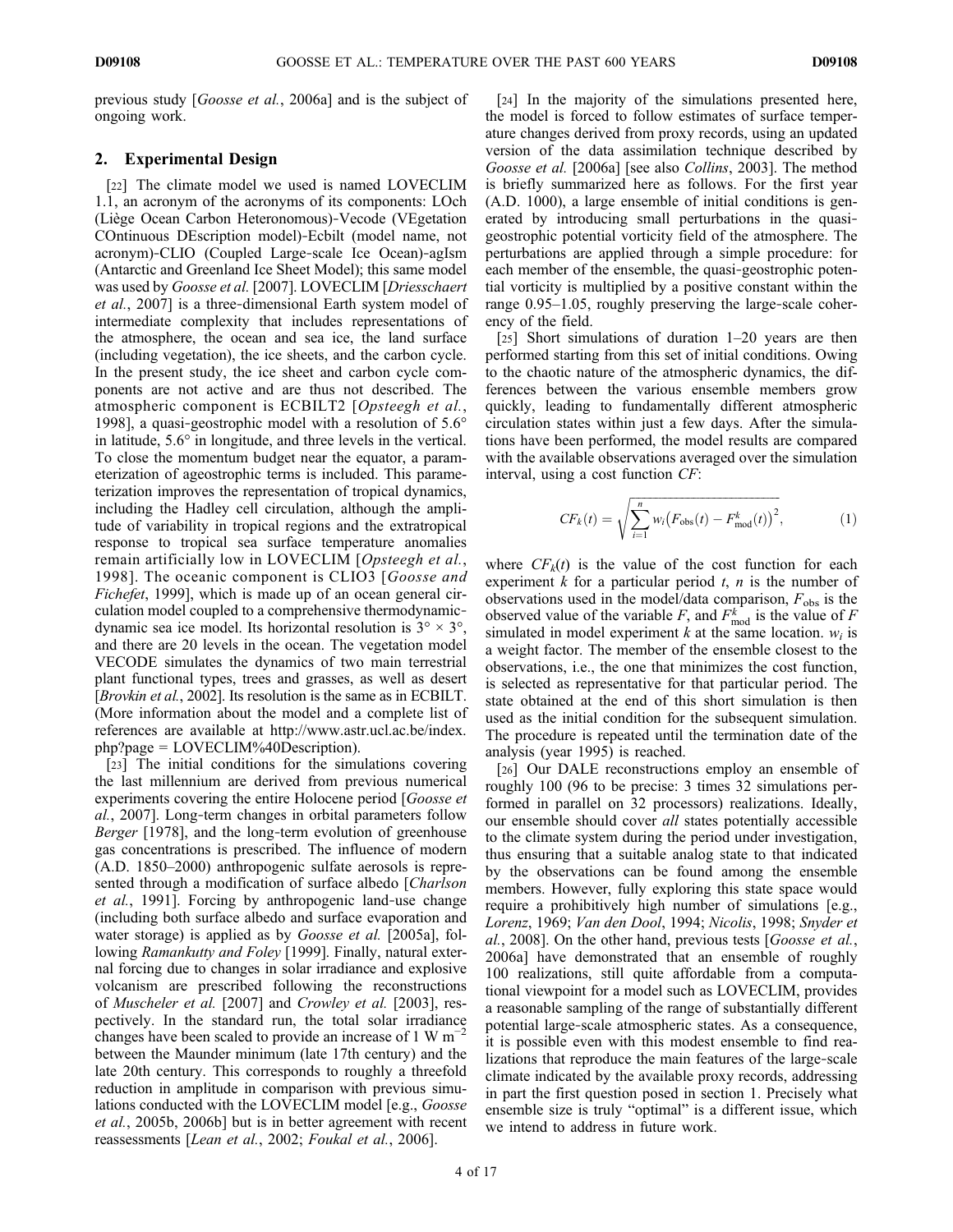



Figure 1. (a) Correlation between the proxy data selected here [*Mann et al.*, 2008] and instrumental data compiled in the HadCRUT3 data set [*Brohan et al.*, 2006] over the period 1850–1995. (b) Correlation between the surface temperature averaged over the 11 simulations using data assimilation (see Table 1) and the proxy data time series over the period 1400–1995. The analyses have been performed using annual mean temperatures and decadally smoothed time series for both proxy data and model results. The boxes in Figure 1b represent the regions for which the averages are presented in Figure 2.

[27] As in the work of *Crespin et al.* [2009], the proxy data used to constrain model results comprise a set of 56 proxy series derived from a recent compilation of Mann et al. [2008], processing the raw proxy time series exactly as proposed in their work except for the additional interpolation on our model grid (see below). To avoid the logistical challenges of a time‐dependent observational network, we have used a constant number of proxies for the whole period investigated, selecting thus only the ones available back to the year 1400 and which extend through 1995 (the geographical distribution is shown in Figure 1). Data assimilation is performed starting in 1000, using the proxies available at that time, but the first 400 years are used for spin‐up, and only the results over the period 1400–1995 are analyzed below. Furthermore, because of data availability, we will analyze only results in the Northern Hemisphere.

[28] The proxy data set consists of tree rings, ice cores, corals, speleothems, and some lake sediments and historical documents (see *Mann et al.* [2008] and their supplementary information for further details). Through a statistical screening analysis described by Mann et al. [2008], only those proxies with a significant correlation with local instrumental annual mean surface temperatures during the modern calibration interval (1850–1995) are retained. Records with only decadal resolution were first interpolated to annual resolution. As described by Mann et al. [2008], all proxy

records were decadally smoothed (using a low‐pass filter with half-power cutoff at  $f = 0.1$  cycle  $yr^{-1}$ ) and centered to have zero mean over the modern calibration interval. The proxies were then averaged onto the  $5^\circ$  latitude  $\times$  longitude grid of the available HadCRUT3 instrumental gridbox temperature [Brohan et al., 2006] data set and scaled to the same mean and decadal standard deviation as the corresponding instrumental surface temperature gridbox over the calibration period. The time series obtained can then be denoted as gridbox composite‐plus‐scale (CPS) reconstructions for the procedure used to generate them. Finally, the gridbox CPS reconstructions were spatially interpolated for consistency with our model grid, using the nearestneighbor method. Despite the modifications that have been applied to the proxies during this procedure, we will refer here to those local temperature reconstructions as the proxies or the proxy records. However, we should keep in mind that we are not using directly the proxy time series but temperature reconstructions derived from those proxies. The gridbox CPS reconstructions can also be hemispherically averaged to yield a Northern Hemisphere mean CPS temperature reconstruction, as in the work of Mann et al. [2008].

[29] Because the proxy CPS gridbox temperature reconstructions are decadally smoothed, we cannot expect to constrain the simulated interannual variability. Before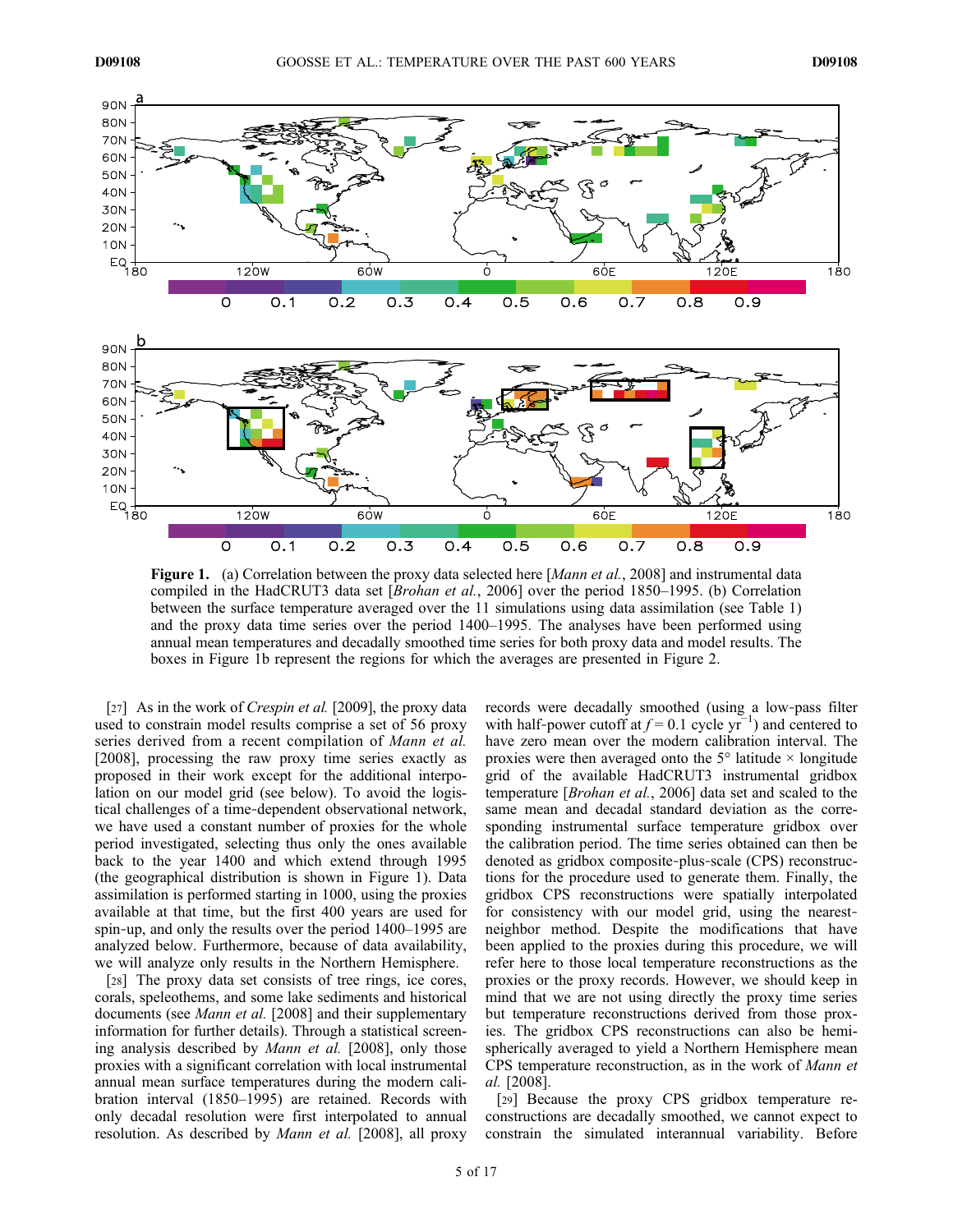Table 1. Simulations Covering the Last Millennium, Performed With Data Assimilation

| Name of<br>Experiment | Group                                          | Description                                                                                                                                                                                 |
|-----------------------|------------------------------------------------|---------------------------------------------------------------------------------------------------------------------------------------------------------------------------------------------|
| MNCY1                 | <b>ASSIM</b>                                   | All the weights are equal in the computation of the cost function; the evaluation of the cost function is<br>computed on 1 year averages                                                    |
| MCY <sub>1</sub>      | ASSIM<br><b>SEN-ASSIM</b><br><b>FORC-ASSIM</b> | Weights in the cost function are proportional to the correlation between proxies and recent temperature<br>observations; the evaluation of the cost function is computed on 1 year averages |
| MCY5                  | ASSIM                                          | The same as MCY1, except that the evaluation of the cost function is computed on 5 year averages                                                                                            |
| MCY10                 | <b>ASSIM</b>                                   | The same as MCY1, except that the evaluation of the cost function is computed on 10 year averages                                                                                           |
| MCY <sub>20</sub>     | ASSIM                                          | The same as MCY1, except that the evaluation of the cost function is computed on 20 year averages                                                                                           |
| MSOL                  | FORC-ASSIM                                     | The same as MCY1, except that the solar forcing has been multiplied by a factor of 3                                                                                                        |
| <b>MVOL</b>           | <b>FORC-ASSIM</b>                              | The same as MCY1, except that the volcanic forcing has been multiplied by a factor of 0.5 in one third<br>of the experiments of the ensemble and by 2 in another third                      |
| MCSE1                 | <b>SEN-ASSIM</b>                               | The same as MCY1, except that a different parameter set is used, leading to a model climate sensitivity<br>of 1.6 $\degree$ C instead of 2.6 $\degree$ C                                    |
| MCSE2                 | <b>SEN-ASSIM</b>                               | The same as MCY1, except that a different parameter set is used, leading to a model climate sensitivity<br>of 2.1 $\degree$ C instead of 2.6 $\degree$ C                                    |
| MCSE4                 | <b>SEN-ASSIM</b>                               | The same as MCY1, except that a different parameter set is used, leading to a model climate sensitivity<br>of $3.2^{\circ}$ C instead of $2.6^{\circ}$ C                                    |
| MCSE5                 | <b>SEN-ASSIM</b>                               | The same as MCY1, except that a different parameter set is used, leading to a model climate sensitivity<br>of $3.8^{\circ}$ C instead of $2.6^{\circ}$ C                                    |

analyzing the results of our simulations, the model time series also therefore have to be decadally smoothed. This lack of constraint on interannual variability is, of course, not a limitation of the method but rather a limitation due to the character of the available proxy data. Indeed, with a different data set (surface temperature obtained from thermometers) but the same methodology, Goosse et al. [2009] successfully reproduced the year-to-year variations in temperature at high southern latitudes over the last 50 years [e.g., Goosse et al., 2009, Figure 2].

[30] An important goal of the present study is to estimate the influence of the large uncertainties that are still present in the way that the data assimilation method is implemented, in the model equations and parameters, and in the external forcing that was prevailing during the past millennium. This is done here by performing 11 different experiments with data assimilation, all covering the past millennium and all consisting of 96 ensemble members. Those experiments with data assimilation can be divided into three different groups (Table 1). For the first group, the only changes between the various experiments are related to the data assimilation procedure (group ASSIM, five experiments). In the first experiment (MNCY1), the weight factors  $w_i$  are the same for all the proxy records, and the cost function is evaluated for 1-year averages. Previous tests [Goosse et al., 2006a] have shown that such a short averaging period is adequate even if we are interested in decadal to multicentennial‐scale variability as is the case here. In all the other simulations, the weight factors  $w_i$  are proportional to the correlation between the proxy records and the observations of temperature obtained during the instrumental period in order to give a larger weight to proxies that are judged as more reliable. The other experiments of the group differ only regarding the averaging period selected in the computation of the cost function, which is set to 1 (MCY1), 5 (MCY5), 10 (MCY10), or 20 (MCY20) years.

[31] The second group (FORC-ASSIM, three experiments) is devoted to the analysis of the role of the forcing, the data assimilation procedure being the same as for MCY1. For the solar forcing, the largest uncertainty lies in

the scaling of the total irradiance anomalies. In experiment MSOL, we have multiplied them by a factor 3 in order to have an amplitude similar to the one applied in previous experiments with the model. While a single factor is justifiable for the solar forcing, the error in the volcanic forcing can be different for each volcanic event. In MVOL, we have thus divided the 96‐member ensemble into three subensembles each of 32 simulations; the first one has the volcanic forcing multiplied by a factor 0.5 compared to MCY1, the second one has it multiplied by a factor 2, and the last group uses the standard forcing.

[32] The goal of the last group of simulations (SEN-ASSIM, five experiments) is to test the influence of model uncertainties. To do so, we have performed simulations equivalent to MCY1 but using different values for some model parameters such as the ocean vertical diffusivity, surface albedo, certain parameters that govern the longwave radiative scheme, and so on. All the parameter sets selected provide a reasonable fit to the present‐day climate but clearly different model responses to perturbations [Goosse et al., 2007]. In particular, the selection of these parameter sets leads to different climate sensitivities: MCSE1, MCSE2, MCSE4, MCSE5, and MCY1, corresponding to experiments E1, E2, E4, E5, and E3 of *Goosse et al.* [2007], have climate sensitivity of 1.6°C, 2.1°C, 3.2°C, 3.8°C, and 2.6°C, respectively. Ideally, one might use completely different climate models to more thoroughly test the influence of the fundamental uncertainties in our current physical representations of the climate system (often referred to as structural uncertainties), but such a highly ambitious undertaking is well beyond the scope of our current analysis.

[33] Our objective here is to analyze, within the framework of the LOVECLIM model, these three different types of simulations to determine whether uncertainties in (1) the assimilation methodology, (2) the specified external forcing, or (3) physical parameters of the model most significantly impact the quality of our reconstruction, thus guiding where the greatest attention should be given in future work seeking to improve the skill in paleoclimate data assimilation. In our case, the number of simulations used to explore the sensi-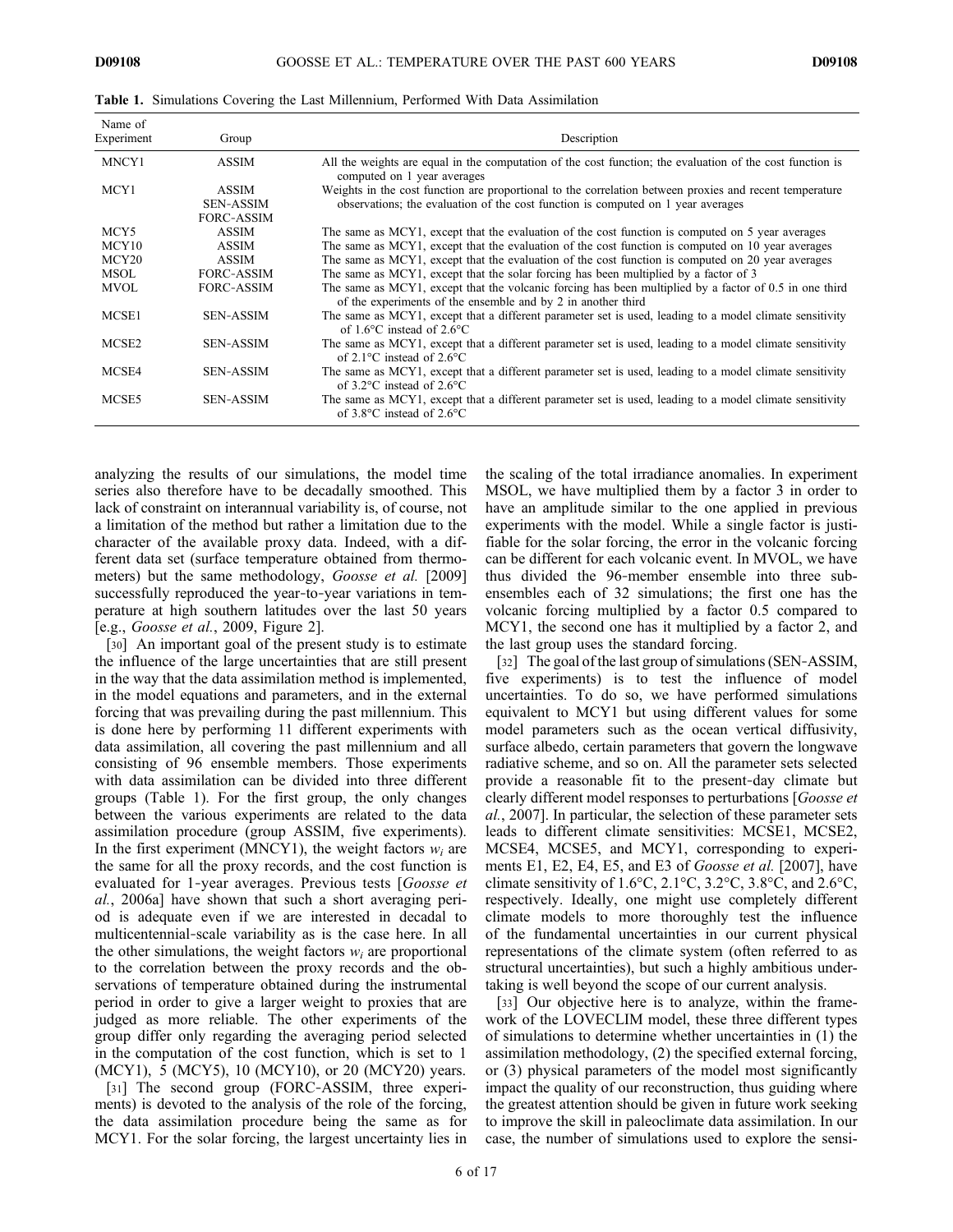Table 2. Simulations Covering the Last Millennium, Performed Without Data Assimilation

| Group           | Description                                                                                                                                                                                                                                                                                                                                                           |
|-----------------|-----------------------------------------------------------------------------------------------------------------------------------------------------------------------------------------------------------------------------------------------------------------------------------------------------------------------------------------------------------------------|
| <b>INT-NA</b>   | Ensemble of five simulations with<br>the same parameter sets and<br>forcings as in experiment<br>MCY1 (see Table 1), which<br>corresponds to a climate<br>sensitivity of 2.6°C                                                                                                                                                                                        |
| <b>SENSF-NA</b> | Ensemble of simulations using<br>parameters sets corresponding<br>to climate sensitivities of $1.6^{\circ}$ C,<br>2.1 °C, 2.6 °C, 3.2 °C, and 3.8 °C<br>driven by the standard forcings<br>as well as a simulation using the<br>version with a climate sensitivity<br>of $2.6^{\circ}$ C and a solar forcing<br>multiplied by a factor 3<br>(as in MSOL; see Table 1) |

tivity in each of these three areas is relatively modest but is sufficient to address a number of interesting sensitivity issues (see section 4). Nonetheless, a considerably larger number of simulations would be required to estimate with confidence such issues as the precise optimal parameter choices. In our analysis of the full set of individual simulations performed, we were not, for example, able to isolate a simulation or small set of simulations that were clearly optimal in their ability to reproduce variations for all regions investigated and for all periods of the past 600 years.

[34] Simulations *without* data assimilation (denoted NA) were also performed for comparison (Table 2). A comparison of simulations both with and without data assimilation allows us to quantify the improvements introduced by the data assimilation in the present framework. All those experiments (with and without data assimilation) represent the equivalent of more than one million years of simulation. Performing such tests at present is thus possible only with relatively fast Earth system models such as LOVECLIM.

# 3. Constraining Model Results to Follow Proxy Records

[35] Proxy data include both a climatic (e.g., "temperature") signal and residual variance that is considered here to be "noise." Furthermore, individual proxies can be influenced by a variety of local climate influences other than the larger‐scale (i.e., gridbox‐scale) temperature variations of interest. As a consequence, the correlation between the proxy series and associated instrumental gridbox temperatures is generally substantially less than unity. For the proxies that successfully pass the Mann et al. [2008] screening procedure, correlation is typically between 0.3 and 0.8 (Figure 1a).

[36] The correlation between proxy records and model results with data assimilation is generally in the same range. Figure 1b illustrates this for the mean over the 11 simulations with data assimilation described in Table 1, but results are similar for individual simulations. The values in the latter case are lower, however, as the averaging procedure smoothes the quasi-random internal variability of the model that is not well constrained by the proxies (see section 6).

[37] The high correlations indicate that the data assimilation adequately forces the model to remain reasonably close to the proxy records, even at the grid scale. The correlation is particularly high in northern Siberia, reaching more than 0.9. As a consequence, in this region, the model reproduces both the climatic signal and the nonclimatic noise recorded in the proxies. The correlation is much lower in some other regions, such as Scotland or in the southeastern part of the Arabian peninsula.

[38] This comparison at the grid scale is informative, given that it is the gridbox scale at which the data assimilation procedure is implemented (equation (1)). The model results, however, are not best interpreted at this scale, given that the larger‐scale features are the ones best captured by the data assimilation procedure. Furthermore, when the climate variation indicated by neighboring proxy records is not coherent (potentially because of data quality problems in one or more of the proxy records), the model will in general be unable to reproduce the resulting high‐frequency apparent spatial structure. It is thus advisable to assess the compatibility of the DALE reconstructions with proxy records at regional or continental scales (i.e., the scales at which the coarse dynamics of a model such as LOVECLIM is most likely to be faithful). Accordingly, we performed comparisons between the proxy data and model assimilation results for four particular distinct regions where the proxy data density is high and the model constraint therefore likely best: Scandinavia, Siberia, eastern China, and western United States (see Figure 1b). In each of these cases, the model results were averaged only over the grid points where proxies are available.

[39] For all four regions, the level of agreement between the DALE reconstruction and the proxy temperature records themselves is quite good, both at decadal and longer time scales, although the amplitude of decadal variability appears to be somewhat underestimated in the average over all simulations (Figure 2). For Scandinavia, Siberia, and western United States, the correlation between the DALE reconstruction and proxy records at the regional scale is close to or even exceeds 0.9. The correlation is somewhat lower over China, primarily due to the mismatch over the interval A.D. 1500–1600, where the proxies indicate a substantial cooling not reproduced by the simulations. We note that the cooling in the regional proxy composite results from a large excursion in just one of the proxy records and could plausibly therefore be dismissed as a data quality problem.

# 4. Reducing the Influence of Uncertainties in the Model Physics and in the Forcing

[40] Before assessing the degree of constraint provided by data assimilation, it is first necessary to evaluate the sensitivity to other factors (model parameter choices and external forcing estimates) alone, through simulations without data assimilation. To do so, an ensemble of five simulations has been performed using parameters corresponding to experiment MCY1 to allow us to measure the magnitude of the model internal variability (hereafter referred to as INT‐NA; Table 2). All those simulations are driven by the same forcing and differ only in their initial conditions, leading to the selection of a different sample of the model internal variability in each experiment. In the second group of simu-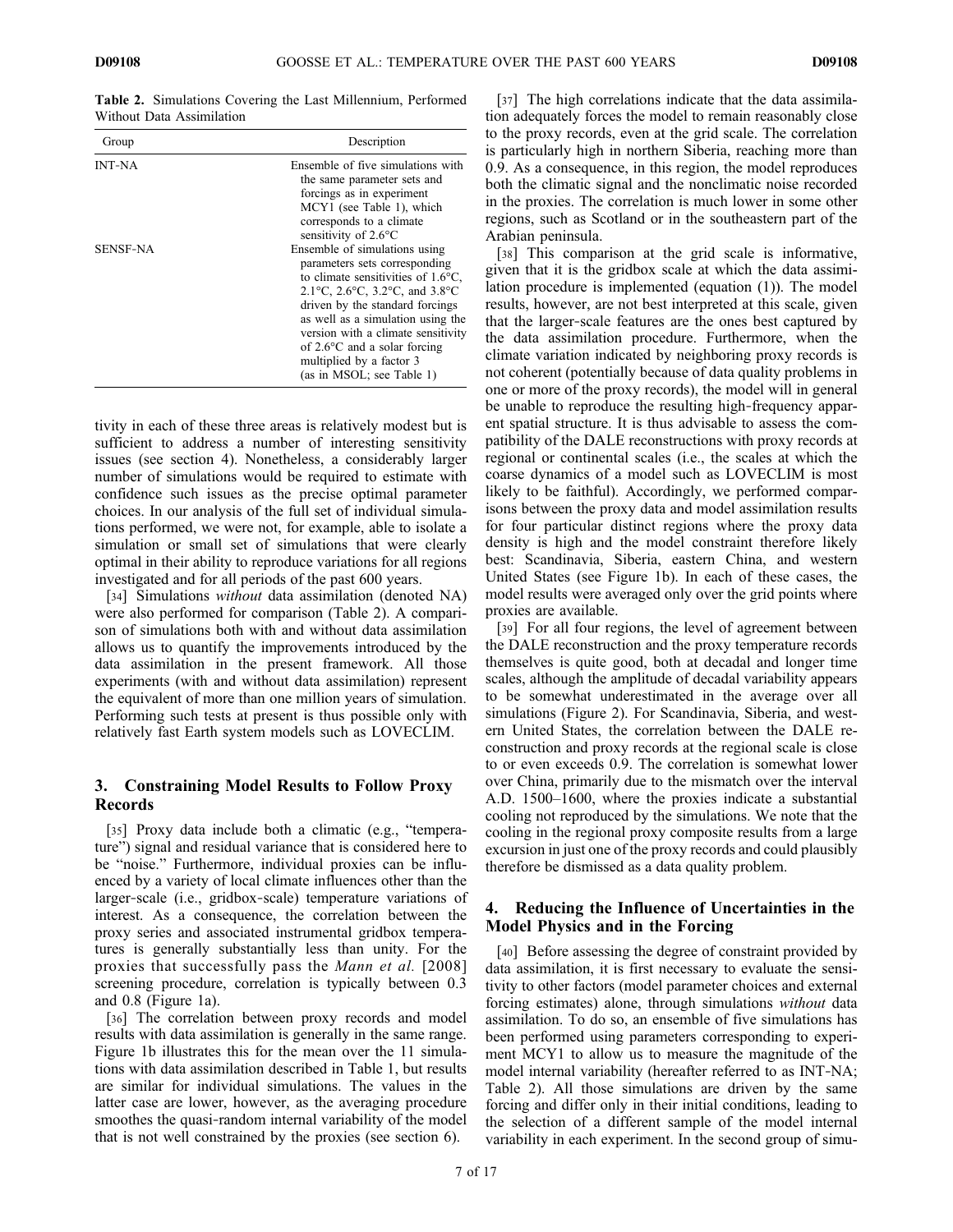

Figure 2. Time series of the proxies (green) and the surface temperature averaged over the 11 simulations (see Table 1) using data assimilation (black) for the four boxes displayed in Figure 1 (in  $^{\circ}$ C): (a) Scandinavia, (b) Siberia, (c) western North America, and (d) eastern China. The correlation between the time series over the years 1400–1995 is given in the lower left corner of each panel.

lations (hereafter referred to as SENSF‐NA) different parameter sets and forcings are selected (the same as in the corresponding simulations performed with data assimilation; see Table 1). In evaluating the large‐scale performance, we averaged the model results over the whole Northern Hemisphere (NHM), Europe (EUR, 0°E–40°E, 36°N–64°N), Asia (ASI, 45°E –135°E, 30°N–63°N), North America (AME,  $230^{\circ}E-300^{\circ}E$ ,  $30^{\circ}N-63^{\circ}N$ , the Arctic (ARC, north of 69°N), and the North Atlantic Ocean (ATL, 300°E –360°E, 30°N– 63°N). All of these regions, except NHM, are located in the extratropics, where our model is expected to perform best, and where the majority of the available proxy data used as constraints in the simulations with assimilation are located (i.e., northward of 30°N).

[41] The spread within any given group of simulations was estimated by computing the root-mean-square error (RMSE; Figure 3) and the correlation between individual members of a group (Figure 4). The corresponding values are computed for all the possible pairs in a group before determining their mean and standard deviation.

[42] In INT-NA, the RMSE has roughly the same magnitude for Europe, Asia, and America (between 0.2°C and  $0.3\degree$ C). It is higher for the Arctic because of the large amplitude of the simulated variations in this region, while it is smaller over the Atlantic because of the small amplitude of the simulated changes in that region. The RMSE is also small for the Northern Hemisphere mean, and the correlation between the different experiments is high due to the smaller influence of internal variability at the hemispheric versus continental scale [Goosse et al., 2005a; Tett et al., 2007].

[43] As expected, the RMSE is higher (between  $10\%$  and 20%, except for the Atlantic) in the simulations with varying model parameters and forcing (SENSF‐NA) than in the experiments in which the only cause of difference between the simulations is the internal variability (INT‐NA). Furthermore, the correlation generally decreases between INT‐ NA and SENSF-NA, although this is not clearly significant for all regions. Nevertheless, the changes between the two groups are not dramatic, confirming that internal variability alone contributes a substantial component of the observed spread in model results, even at the continental scale [*Goosse et al., 2005a; Tett et al., 2007*].

[44] For Europe, Asia, America, and the Arctic, the RMSE strongly decreases and correlation increases in the groups of simulations with data assimilation (Figures 3 and 4). A reduction of nearly 50% for the RMSE (Figure 3) and improvement of 0.15−0.4 in correlations is observed (Figure 4) in comparison with experiments without data assimilation. The data assimilation technique is thus clearly seen to provide improved agreement of model results with observations in those regions.

[45] The improvement is modestly less for the Northern Hemisphere mean temperature (decrease in RMSE of 0.02°C–0.06°C, increase in correlation of 0.06–0.17), but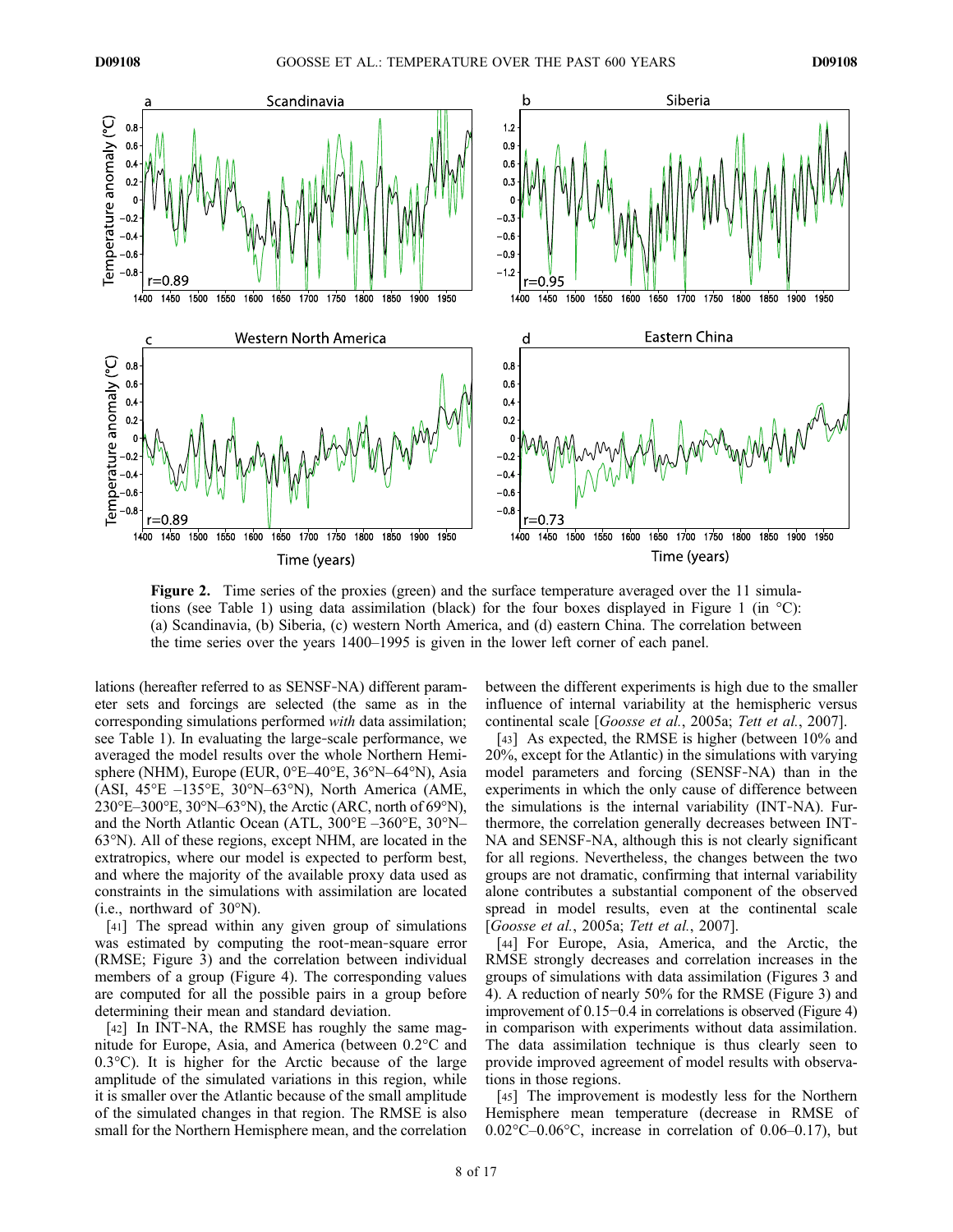

Figure 3. Mean and standard deviation (in °C) of the root-mean-square error between the surface temperature simulated in the different experiments of five groups of simulations for (a) Europe, (b) Asia, (c) North America, (d) the Arctic, (e) the North Atlantic, and (f) the Northern Hemisphere. The five groups of simulations consists of an ensemble of five simulations with the same forcing and same model parameters without data assimilation (INT‐NA), six simulations with different parameter sets and forcing without data assimilation (SENSF-NA), five simulations with data assimilation using different parameters in the data assimilation method (ASSIM), five simulations with data assimilation using different model parameters (SEN‐ASSIM), and three simulations with data assimilation using different solar and volcanic forcing (FORC‐ASSIM). The analyses have been performed using annual mean temperatures and decadally smoothed time series.

the uncertainties are smaller too in the experiments without data assimilation. By contrast, the data assimilation fails to reduce the model uncertainties for the North Atlantic Ocean. The performance of the data assimilation procedure in this regard is consistent with the relative abundance (nine or more) of proxy records available as constraints in all regions other than the North Atlantic Ocean, for which no proxy records are available (Figure 1).

[46] For all regions, both the RMSE (Figure 3) and correlation (Figure 4) are similar for the three groups of simulations with data assimilation. As a consequence, none of the three elements investigated (i.e., the parameters in the data assimilation method, the model parameters used, and the external forcing estimates) appears solely critical to the success of the method. The simulations testing the role of the parameters in the data assimilation method (ASSIM) have the highest mean RMSE and lowest correlation for

nearly all the regions, but the differences in the skill measures between the three groups were found to be small compared to the corresponding within‐group standard deviations.

#### 5. Reconstructing Past Temperature Changes

[47] Our DALE reconstructions are not directly constrained by instrumental data such as the HadCRUT3 data set [Brohan et al., 2006]. However, our results are not strictly independent of those observations since HadCRUT3 has been used to select the proxies included in the data assimilation procedure and to calibrate them locally. Furthermore, during the development phase of a model, a more or less explicit criterion for some choices in model parameterizations or in parameters is a good fit between model results and observations. Although no systematic calibration of the model has been performed here, we cannot rule out the possibility that such factors might have played some role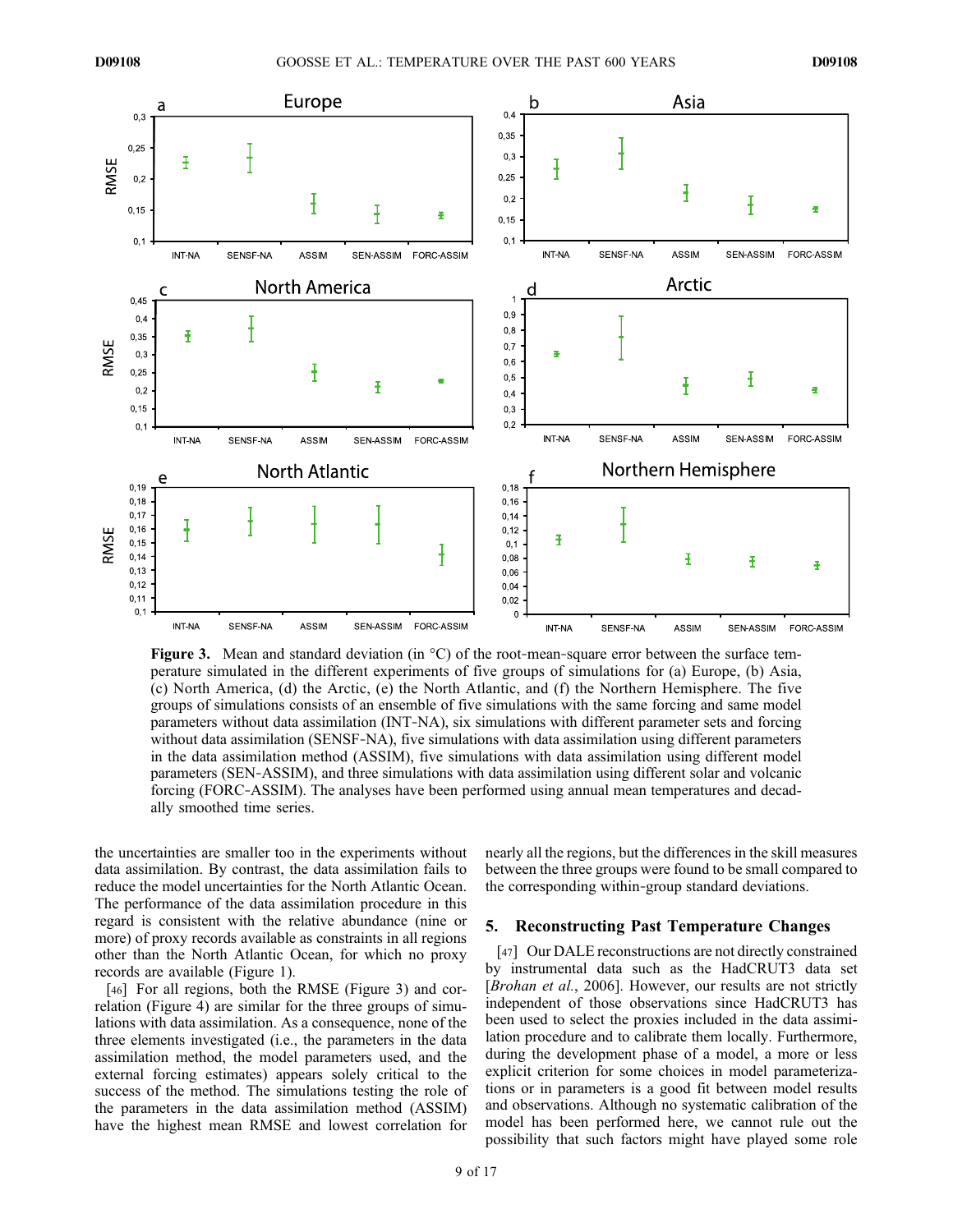

Figure 4. Same as Figure 3, for the correlation between different simulations in a group.

during the model development phase and hence may have produced some artificial hindcast skill.

[48] Nevertheless, instrumental temperature observations at continental or oceanic basin scale can be considered as sufficiently independent of our model to be useful for diagnosing the quality of our DALE reconstructions. In our methodology, there is no calibration or validation phase in the conventional sense, as temperature observations at continental scale are never used in the simulations with data assimilation. The whole period for which we have direct instrumental observations can thus be considered as the validation phase. As a consequence, we used the RMSE and the correlation with HadCRUT3 gridbox temperatures over the period 1850–1995 to diagnose the skill of the different simulations (Figure 5).

[49] In all the experiments, the RMSE is low and the correlation with HadCRUT3 is high for EUR, ASI, AME, and NHM (Figure 5). The agreement between the DALE reconstructions is particularly good on long time scales, while the quality of the reconstruction is lower at decadal timescales (Figure 6). In the Arctic, the RMSE is higher and the correlation with HadCRUT3 is lower than in the other regions analyzed. Nevertheless, the model is still able to reproduce the main features, such as the substantial warming trend between 1910 and 1940 followed by a cooling and a warming again after 1980 (Figure 6d). The simulation with data assimilation fails to reproduce the multidecadal variations observed in the North Atlantic (Figure 6e), leading to a very poor correlation between model results and observations in the region for all experiments.

[50] The average over the 11 simulations with data assimilation (shown in red on Figure 5) is in general better than any of the individual experiments (range shown in green on Figure 5), with, for instance, correlation with HadCRUT3 data higher than 0.8 for Europe, America, and Northern Hemisphere mean. As mentioned in section 3, each of the 11 simulations with data assimilation still contains a significant residual noise that is not directly constrained by the proxy data. In this aspect, the method can be considered as nonoptimal, as it is desirable that this noise is as small as possible. The problem here could be related to the methodology itself, the regional distribution of the proxies, or a too small ensemble size in each of the simulations with data assimilation. However, if we make the hypothesis that the noise can be considered as uncorrelated between the 11 experiments with data assimilation, averaging over a sizable (e.g., in our case, 11) number of samples would significantly reduce the magnitude of this noise. It would thus bring the mean of the reconstructions into better agreement with the observations, as seen in Figure 5. This reasoning based on uncorrelated noise among the 11 experiments with data assimilation is valid only if there is no systematic bias in those experiments. This appears not to be the case for the North Atlantic since the average does not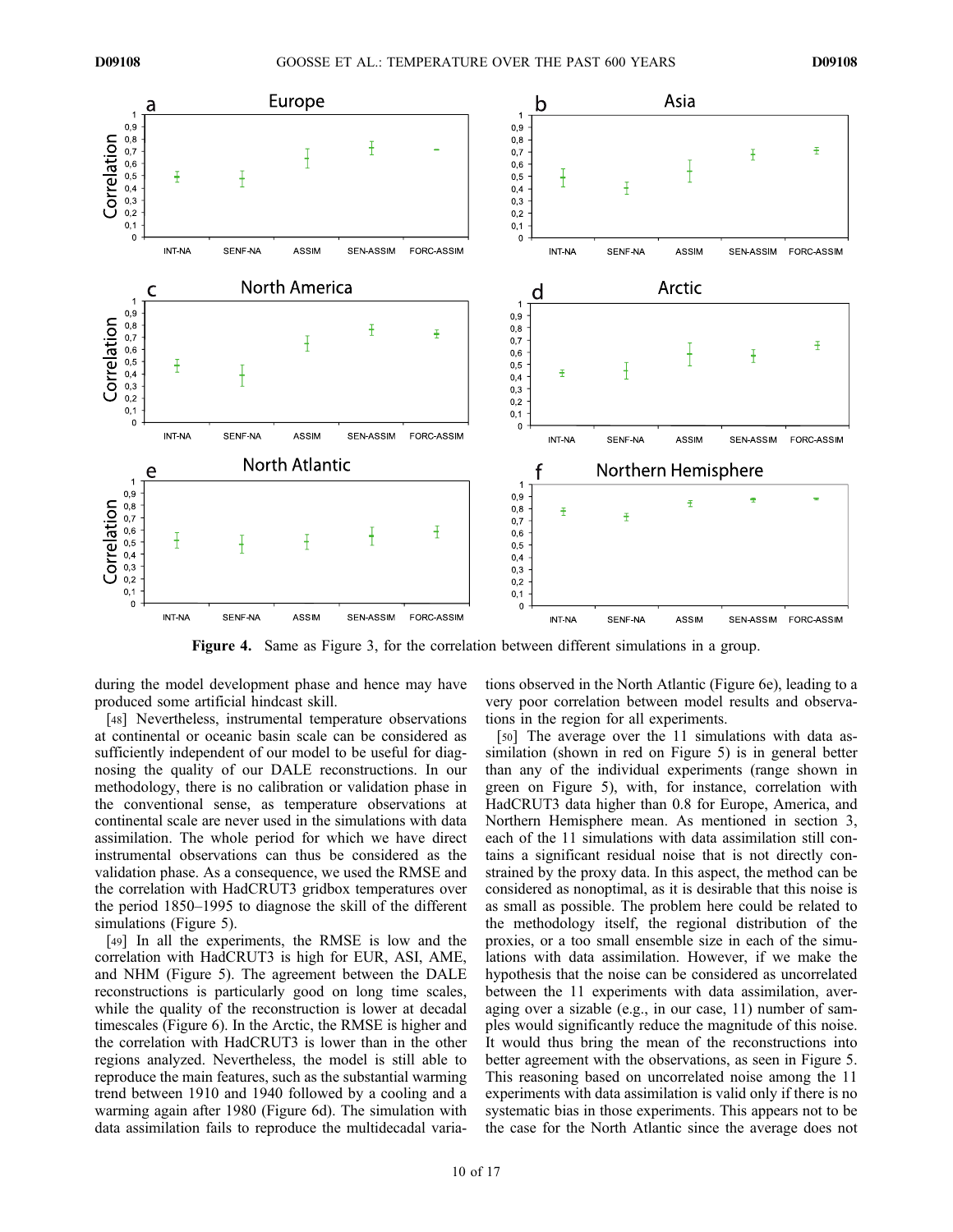

Figure 5. (a) Root-mean-square error (RMSE, in  $^{\circ}$ C) and (b) correlation between the surface temperature obtained in simulations using data assimilation and HadCRUT3 observations [*Brohan et al.*, 2006] over the period 1850‐1995 for averages over Europe, Asia, America, the Arctic, the North Atlantic, and the Northern Hemisphere. For each region, the mean and standard deviation of RMSE and correlation for all the simulations with data assimilation are displayed (green) as well as the RMSE and correlation between the mean over the 11 simulations with data assimilation and HadCRUT3 observations (red).

improve the results. For this region, the differences between the simulations with data assimilations and observations are thus not due to some noise not properly constrained by the method but to a more fundamental problem, as discussed in the next section.

[51] The uncertainty of our reconstructions can be derived from the computation of the RMSE discussed above. As expected, the observations generally fall within the mean of all the simulations with data assimilation plus and minus one RMSE of this average compared to observations (Figure 6). An alternative option is to consider that the uncertainty of the DALE reconstructions equals the standard deviation of the ensemble. The advantage of this procedure is that this estimate is obtained using only the information provided by the ensemble itself. The uncertainty can thus be estimated in this way even if no independent data are available [e.g., Goosse et al., 2009]. Furthermore, this measure can be obtained for any particular time and can thus help determine if the uncertainty is higher or lower during some periods. Finally, if the number of proxies changes with time, this reduces the strength of the constraint and thus directly affects the uncertainty estimated by the standard deviation of the ensemble. On the other hand, the RMSE computed from independent data over the last 150 years provides a bulk estimate, valid only for the number of proxies in this validation period. It cannot be used in a reasonable way for earlier times if the number of proxies is changing. However, the standard deviation of the ensemble is based only on simulation results and can thus be biased, as it basically represents the level of internally generated climate variability.

[52] Over land areas (Europe, Asia, America) and for the Arctic, both methods provide uncertainties that are close to each other (Figure 7). In those regions, the scatter of the simulations could thus be used to extend the estimate of uncertainty back to the beginning of the simulations in year 1000. Besides, for the Atlantic and for the Northern Hemisphere mean, the standard deviation of the simulations with

data assimilation is much lower than the RMSE of their mean compared to instrumental observations (blue line in Figure 7). As a consequence, for those regions, estimating the uncertainty from the scatter of our simulation would greatly underestimate it. This result also has important implications for the design of the data assimilation procedure, as discussed in the next section.

[53] Finally, our reconstructions can be compared over the last 600 years with previously published reconstructions based on statistical approaches (Figure 8). For the Northern Hemisphere mean, the agreement with the CPS reconstruction of *Mann et al.* [2008], which uses the same set of proxies, is very good. The correlation is equal to 0.85, and the RMSE equals 0.08°C. This is very similar to the values obtained when comparing our results with observations. Mann et al. [2008] demonstrate favorable comparisons between their CPS reconstruction and a number of other proxy‐based reconstructions of Northern Hemisphere mean temperature, all of which largely agree within estimated uncertainties over the past 600 years.

[54] To our knowledge, no reconstruction is available for America, Asia, and the North Atlantic. For the first two regions, our results provide a basis for future analysis. The DALE reconstruction for the North Atlantic is also shown for completeness (Figure 8), but the large error bars there, due to the aforementioned poor results in the region, preclude any reliable conclusions for this region.

[55] For the Arctic, *Overpeck et al.* [1997] developed a reconstruction based on 29 proxies. Their original time series provide only relative changes, so it has been scaled here using instrumental data. Some of the proxies selected by Overpeck et al. [1997] are also included here. Their reconstruction is thus not independent of ours, but their network is larger than the one used here [see Figure 1 in Overpeck et al., 1997]. Despite this difference, the correlation between the Overpeck et al. [1997] reconstruction and ours for the Arctic is very high  $(0.81)$ , and the RMSE  $(0.25\textdegree C)$  is smaller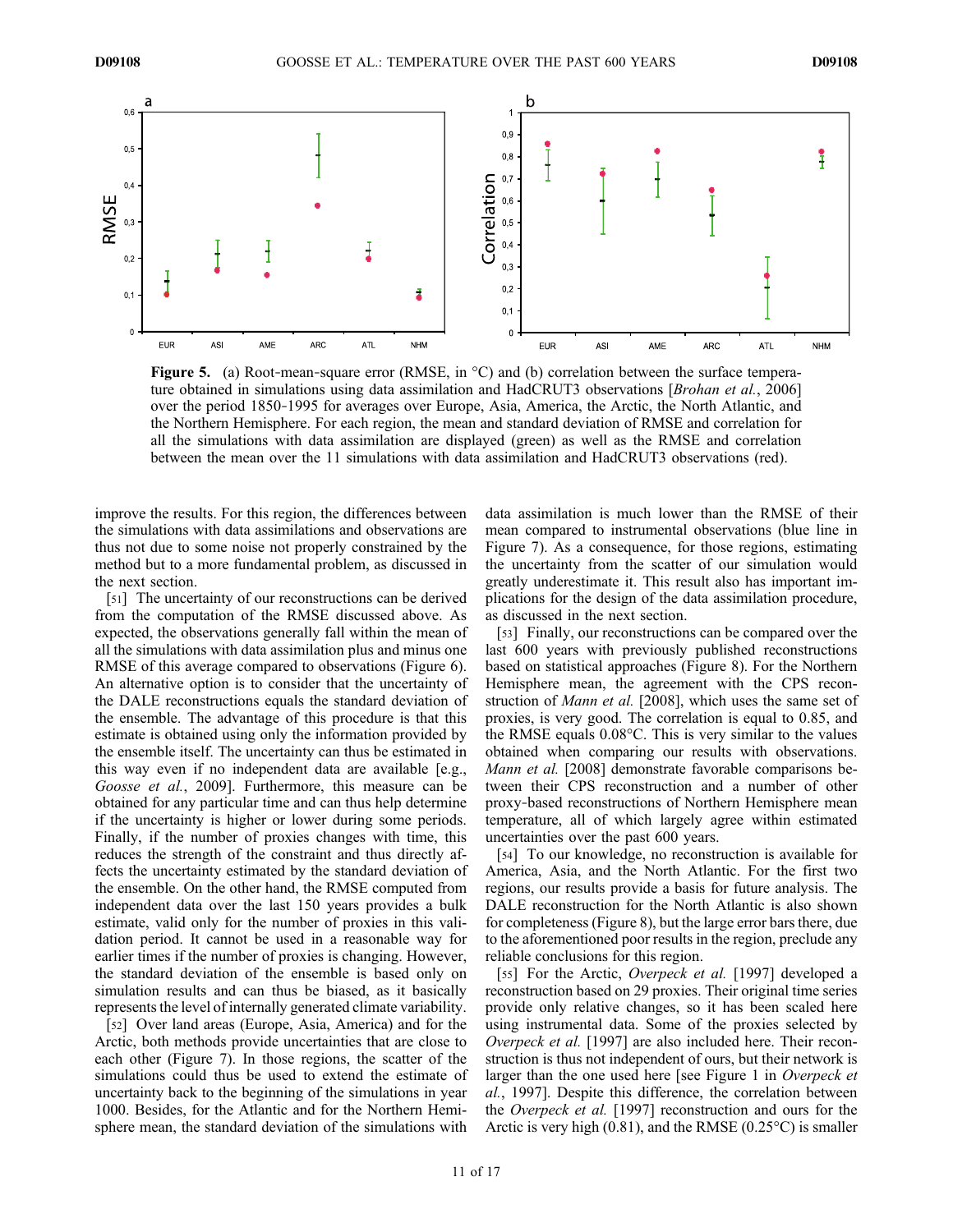

Figure 6. Time series of HadCRUT3 observations (green) and the surface temperature (in °C) averaged over the 11 simulations using data assimilation (red) for (a) Europe, (b) Asia, (c) North America, (d) the Arctic, (e) North Atlantic, and (f) the Northern Hemisphere. The RMSE and the correlation between the time series are given at the upper left corner of each panel. The gray lines represent the mean of the 11 simulations using data assimilation plus and minus one RMSE compared to the HadCRUT3 observations.

than the scatter of the various simulations with data assimilation. Our results are also in good agreement with early instrumental data collected in the Arctic [Przybylak et al., 2009] that show a warming of 0.8°C between the years 1801–1920 and the years 1961–1990 (difference of 0.9°C over the same periods in the mean of the DALE reconstructions).

[56] For land area in Europe, the DALE reconstruction is very similar to that of Luterbacher et al. [2004] over the last 150 years. This finding is consistent with Figure 6a, as the data set of Luterbacher et al. [2004] is mainly based on instrumental observations over this period. For the years 1500–1850, the long‐term trends are also similar in the two reconstructions with a cooling trend until 1700, a general warming trend peaking in the beginning of the 19th century, and a cooling trend during the 19th century. Even at the decadal time scale, the two reconstructions agree relatively well, with, for instance, a large cooling at the end of the 16th and 17th centuries being captured in both of them. Again, the two reconstructions cannot be considered as strictly independent, as they share some data. Despite this general agreement, the reconstruction of Luterbacher et al. [2004]

appears shifted by about 0.15°C over the period 1500– 1850 compared to our simulations with data assimilation. The DALE reconstruction thus displays long-term variations of a higher magnitude. Because of this shift, the RMSE between the two reconstructions reaches 0.17°C and the correlation is only 0.68. It is interesting to note that Küttel et al. [2007] independently tested the method of Luterbacher et al. [2004] in a surrogate climate derived from the results of two general circulation models. They suggested that the Luterbacher et al. [2004] reconstruction may underestimate the magnitude of the changes before 1820 [see Küttel et al., 2007, Figure 3], mainly because of the paucity of the data in the earlier period. Such an underestimation appears consistent with our results.

### 6. Discussion and Conclusions

[57] From the previous sections, it is fair to state that the answers to the three questions posed in section 1 are all yes: the data assimilation procedure performs satisfactorily with the proxy data constraints used in this study: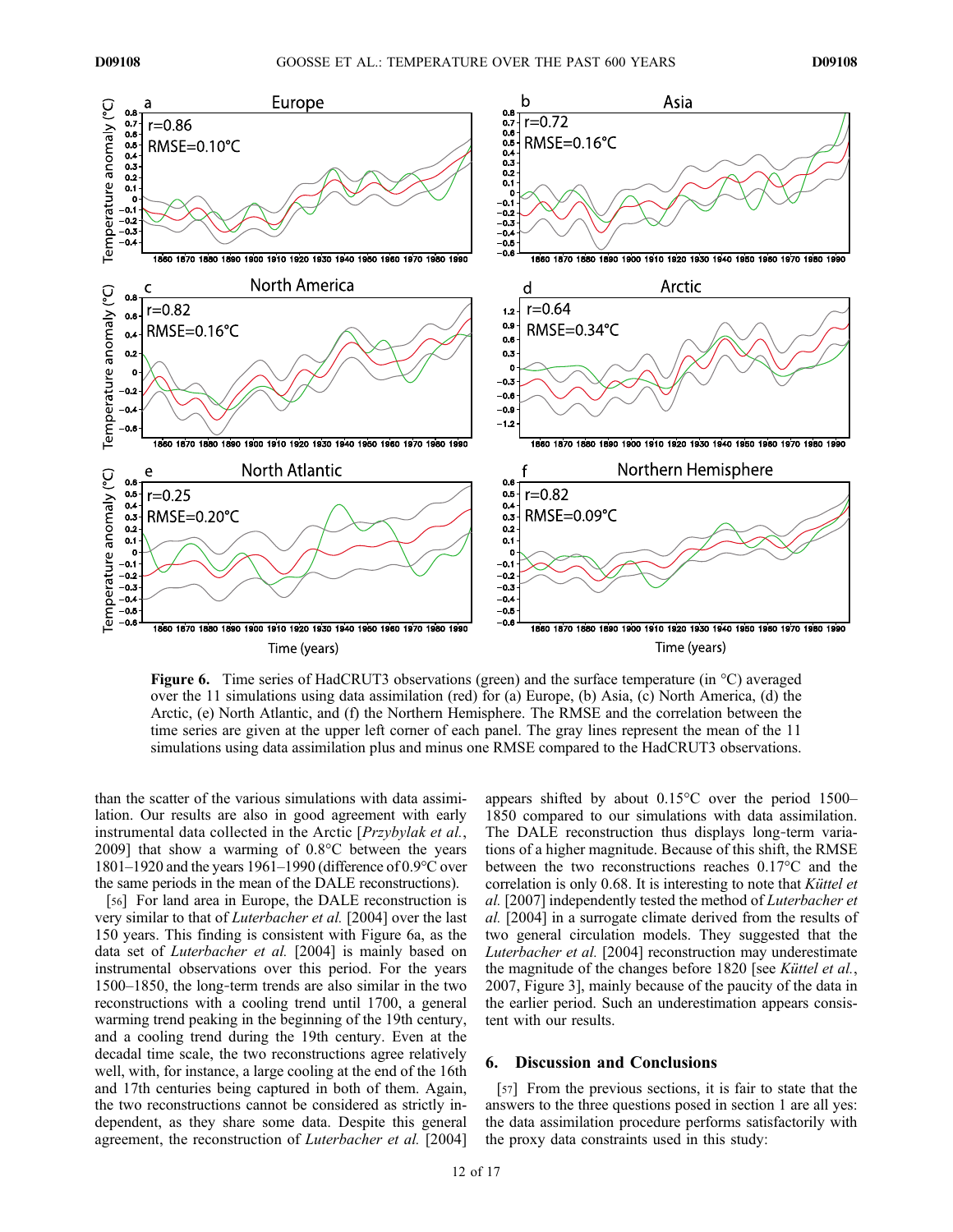

Figure 7. Time series of the standard deviation of the surface temperature (in °C) computed for the 11 simulations with data assimilations (black) compared to the RMSE over the period 1850–1995 (blue) for (a) Europe, (b) Asia, (c) North America, (d) Arctic, (e) North Atlantic, and (f) the Northern Hemisphere.

[58] 1. The simulations with data assimilation follow the signal recorded in the majority of the proxy records, as required by the methodology. The agreement between proxy data and the DALE reconstruction is best at the regional scale in areas where the data coverage is the highest, with correlations generally higher than 0.85. This is an important finding, as this regional scale is the smallest at which coarse resolution models such as LOVECLIM can be expected to provide useful information with regard to climate system dynamics.

[59] 2. The uncertainty in model results associated with internal climate variability, the selection of model parameters, and the estimates of external radiative forcing, each of which plays an important role in the differences observed between previous simulations of the past millennium performed with different climate models, is seen to decrease substantially when data assimilation is applied. At the continental scale, the additional constraint brought by the proxies reduces RMSE up to a factor of 2 in comparison with simulations without data assimilation.

[60] 3. The agreement between our DALE reconstruction and instrumental data is good at the hemispheric scale and at continental scale but to a lesser extent for the Arctic. The

correlation between the average of all the simulations with data assimilation and the HadCRUT3 surface temperature data is between 0.72 and 0.86 for Europe, Asia, North America, and the Northern Hemisphere, while it reaches 0.64 for the Arctic. Our DALE reconstructions are also very similar to previously published statistical proxy reconstructions for the Arctic, the Northern Hemisphere mean, and, with certain reservations (as discussed below), Europe. This comparison across reconstruction techniques indicates internal consistency between different approaches: the data assimilation methodology at the very least is seen not to introduce spurious information into regional‐scale reconstructions, as the features in the DALE reconstructions are similar to those of the regional proxy composites themselves. At the same time, the previous statistical-based temperature reconstructions appear to be dynamically consistent, as it is possible to reproduce similar time histories using our model assimilation framework, which respects the physical constraints on the climate system.

[61] However, we must recall that satisfactory results are only demonstrated here for one set of proxy data and one model. While this finding is encouraging, there is no a priori guarantee that it would hold for other proxy sets with dif-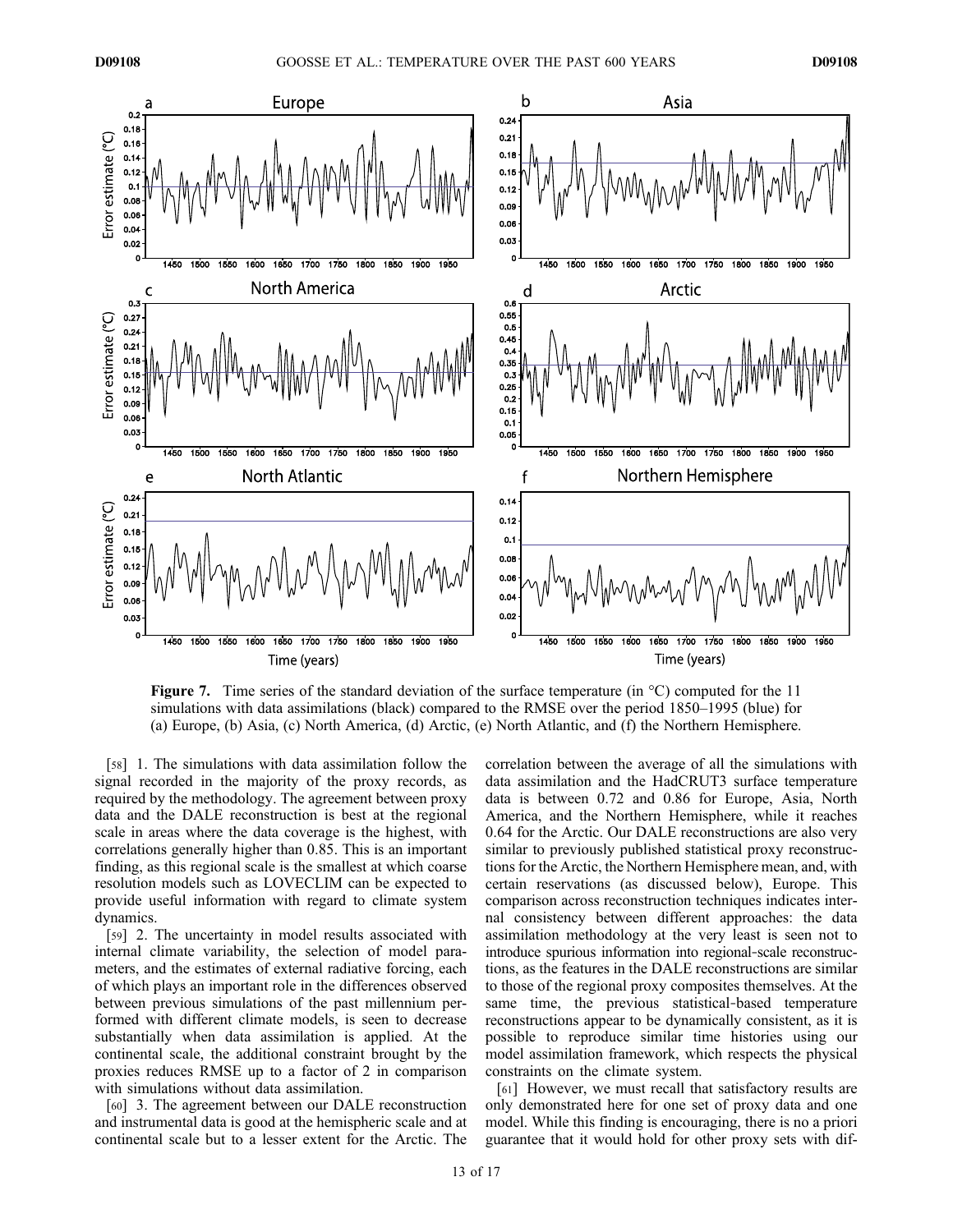![](_page_13_Figure_3.jpeg)

Figure 8. Time series of the temperature (in  $^{\circ}$ C) averaged over the 11 simulations using data assimilation (red) for (a) Europe, (b) Asia, (c) North America, (d) the Arctic, (e) the North Atlantic, and (f) the Northern Hemisphere. The gray lines represent the mean of the 11 simulations using data assimilation plus and minus one RMSE compared to the HadCRUT3 observations. For Europe, the Arctic, and the Northern Hemisphere, reconstructions of *Luterbacher et al.* [2004], *Overpeck et al.* [1997], and *Mann* et al. [2008], respectively, are displayed in green. The RMSE and the correlation between those time series and the mean of the 11 simulations using data assimilation are given at the top left corner. In contrast with previous figures, the mean for Europe is based on land-only temperatures, and the domain has been modified for a better comparison with *Luterbacher et al.* [2004].

ferent characteristics or other models. The procedure described above, and the attempts to address the three questions we posed in section 1, should thus be repeated each time a new group of simulations with data assimilation is performed using different data in order to test the validity of the procedure. On the basis of on our experiments alone, we would conclude, for example, that there is a lower bound on the number of reliable proxy records required to obtain suitable results. For the Northern Hemisphere continents, our analyses suggest that a set of roughly 50 quality proxy records is sufficient to obtain skill in reconstructed annual mean temperature at the continental scale.

[62] Despite the good agreement between simulations with data assimilation and proxy records at local and regional scale, our DALE reconstructions do not blindly follow all the proxy records. In addition, we observed a shift between our results and the *Luterbacher et al.* [2004] European temperature reconstruction prior to A.D. 1850. A number of factors could be responsible for the observed

discrepancy. These factors include possible biases in model physics, a too‐small ensemble size precluding adequate sampling of the available climate state space, or misspecification of the relevant external forcing, for example, relatively local forcings such as regional land‐use changes not adequately represented in the specified forcing of the model. The proxy series themselves can suffer from biases in their ability to reproduce both high- and low-frequency climate variations [see, e.g., Jones et al., 2009]. Our DALE reconstructions do not draw an intrinsic distinction between calibration and validation periods, which might be an advantage compared to purely statistical methods when analyzing long-term trends or when there is a potential for nonstationarity in the system that might be difficult to capture using the relatively short available modern calibration intervals.

[63] Simulations with data assimilation may help identifying inconsistencies between the signals recorded by different proxies. Indeed, when such inconsistencies occur, the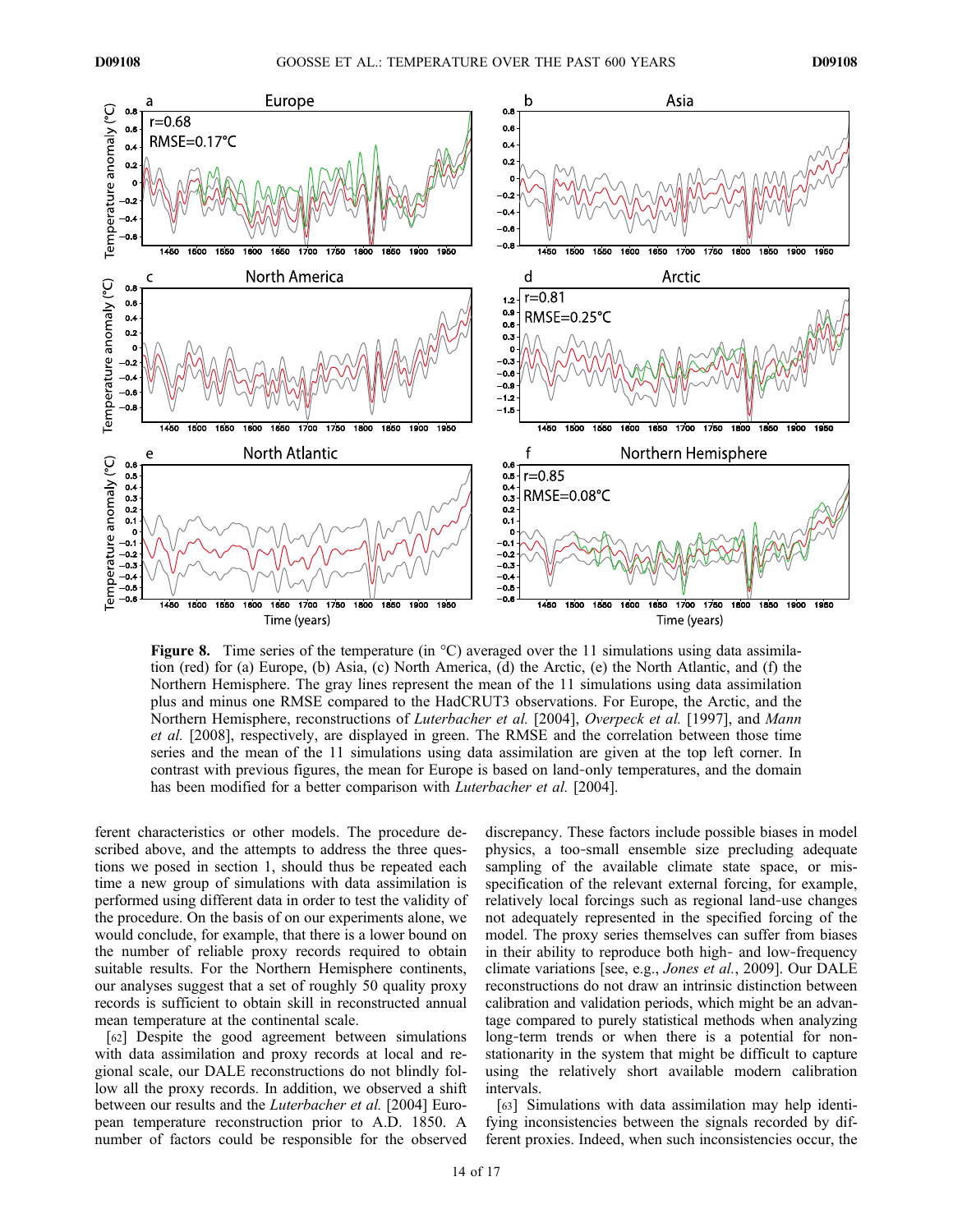model tends to follow the proxy time series that are the most coherent with the model large‐scale dynamics, while the remaining proxies have a weaker influence on the model evolution. Identifying precisely the cause of those inconsistencies, as well as the reasons for differences between our continental‐scale reconstruction and previously published statistical reconstructions, would require additional experiments using different proxy data sets to constrain the model evolution. This would allow for an analysis of the role of each proxy (or groups of proxies), controlling for the role of the model itself. Such an analysis is outside of the scope of the present paper but would be fertile ground for future investigation.

[64] In contrast to the other regions tested here, the simulations with data assimilation do not reduce the uncertainty in model results for the North Atlantic, and our reconstruction in this region is not strongly correlated with instrumental data in the region. A likely explanation for this deficiency is the absence of proxy data in the Atlantic to constrain model results there. To test this hypothesis, we have directly assimilated HadCRUT3 data in an additional set of simulations (as done by Goosse et al. [2009] for the Southern Ocean). In this case, the agreement between model results and observations is much higher, with RMSE close to 0.1°C and correlation higher than 0.75.

[65] However, the absence of proxy data in the North Atlantic is likely not the only source of bias in this case. Even without data constraint, the model should nonetheless be able to reasonably sample the range of variability of the system, finding a realization wherein the behavior over the North Atlantic region at least approximates the gross features of past temperature changes in the region. However, we are unable to reproduce the amplitude of the observed multidecadal variability over the last 150 years in the North Atlantic in any of our simulations with data assimilation. This is probably related to the inability of LOVECLIM without data assimilation to simulate large multidecadal variations in this region.

[66] The data assimilation technique itself also plays a role in the observed discrepancy. The initial states for all the members of the ensembles in each simulation with data assimilation differ only in their quasi‐geostrophic potential vorticity field. This approach to generating alternative ensembles is quite efficient in generating rapid, random perturbations in atmospheric dynamics, but it may be inadequate for exciting multidecadal perturbations in the dynamics of the ocean [e.g., Zanna and Tziperman, 2008]. When adequate data are available, as in the aforementioned experiments driven by modern HadCRUT3 surface temperature data, this shortcoming can be compensated by the very strong data constraints provided by the instrumental record. In the absence of such strong data constraints, however, that is, when only relatively sparse proxy records are available, this deficiency is more pronounced. In ongoing work, we are investigating alternative approaches to ensemble generation that might more faithfully incorporate lower‐frequency ocean dynamical variability, leading to improvements in reproducing multidecadal variability in regions such as the North Atlantic. This could be achieved by using methods based on the ones already applied in weather forecasting to generate initial perturbations, such as the breeding method, or by using more sophisticated tech-

niques for which generating the new ensemble after each assimilation step is an intrinsic element of the method [e.g., Evensen, 2003; van Leeuwen, 2009; Yang et al., 2009].

[67] The main goal of the current study is to test the methodology in operational conditions, that is, using a realistic set of proxies, and to guide future developments of data assimilation methods adapted to the study of the climate of the past millennium. In this framework, it is interesting to note that our results with data assimilation are not particularly sensitive to the forcing applied or to the model climate sensitivity, in contrast to simulations without data assimilation. This is in a certain sense an auspicious finding since the uncertainty in our knowledge of climate sensitivity is unlikely to be substantially narrowed in the near future. That having been said, these conclusions are valid only for the relatively narrow range of parameter choices and forcing estimates considered here, which is somewhat modest in comparison with that adopted in some other studies [e.g., Annan and Hargreaves, 2006; Hegerl et al., 2006]. Adopting a more extreme choice for (e.g.) the model climate sensitivity would almost certainly impact our simulated temperature histories, despite the tendency of the data assimilation to constrain the model results. In addition, the temperature changes are relatively modest during the last millennium and conclusions regarding the role of the forcing may be different for some periods presenting large and rapid climate changes. For instance, an adequate representation of the forcing variations is likely much more important for periods like the 8.2 ka event, during which the timing and magnitude of the freshwater discharge in the North Atlantic appears to have a very strong impact on simulated results  $[e.g., *Wiersma et al.*, 2006].$ 

[68] The choice of parameters in the data assimilation method has a clear influence on our results. Varying those parameters has been considered here as a simple way to estimate the uncertainties associated with the data assimilation technique. However, the applied method is fairly elementary. As a consequence, rather than try to optimize those parameters, it appears more justified to use a more sophisticated data assimilation scheme.

[69] Two aspects of our analysis could be refined in future work, with likely prospectives for improved results. First, we have deliberately considered the proxy as "truth." This appears to be a reasonable first approximation, as our DALE reconstructions compare favorably with instrumental estimates over the last 150 years in the majority of the investigated regions. However, this assumption clearly represents an oversimplification, and many techniques exist now in data assimilation to take into account the uncertainties in the observational data. Such techniques should and will, in future work, be adapted in the context of our paleoclimate data assimilation efforts. Second, the information from the ensemble could be employed in a more sophisticated manner. Our current assimilation method can be considered as a crude "particle filter" approach [see, e.g., *Widmann et al.*, 2009]. The "crudeness" of the approach comes from the fact that at each analysis step only one ensemble member is retained based on the comparison between model results and proxy data, and all other ensemble members are simply discarded. A more efficient use of the information within the ensemble would be to form an optimal reconstruction through an appropriately weighted combination of individual ensemble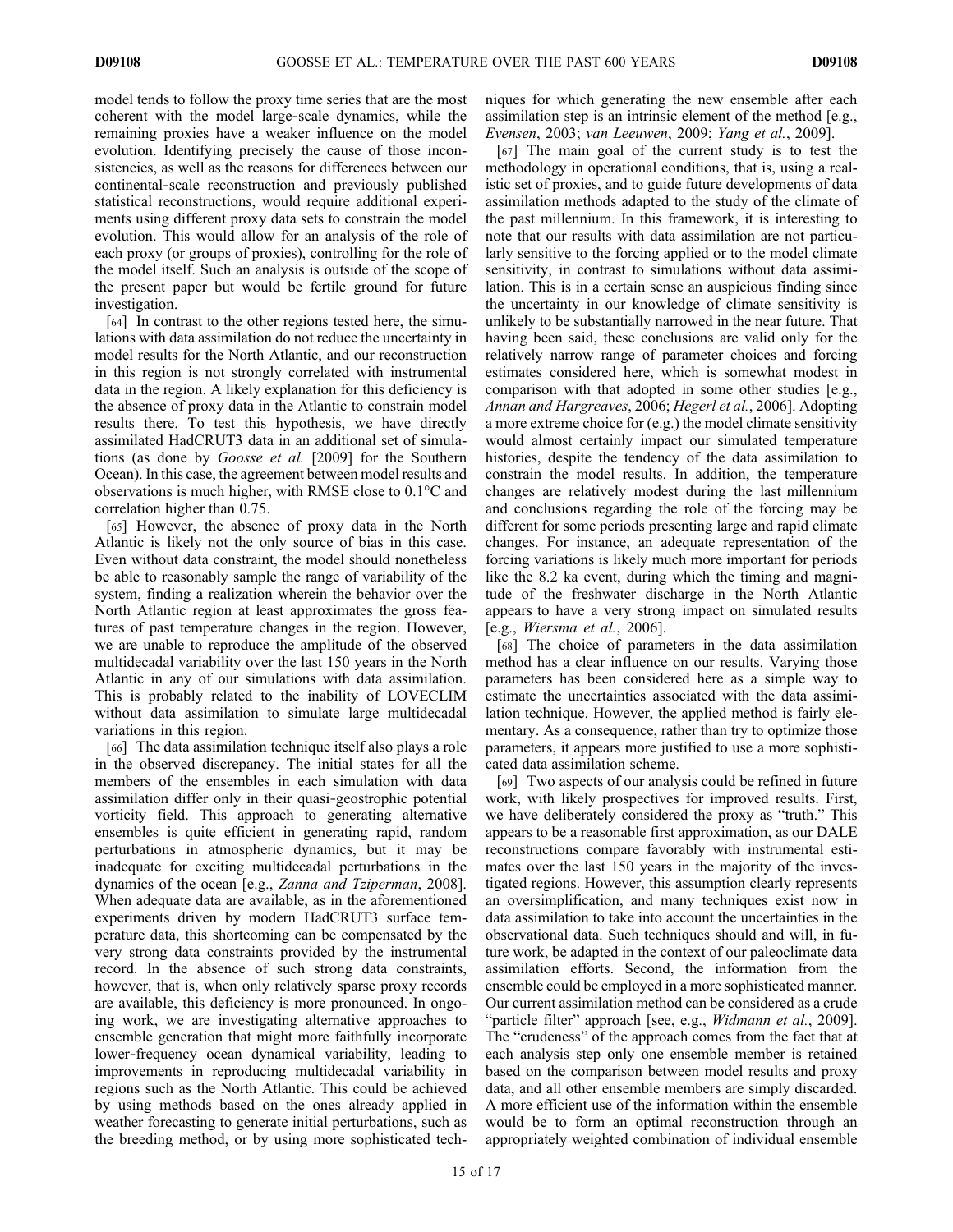members, and to use the spread within the ensemble to estimate uncertainties and to generate initial conditions for the next step, as is done routinely in modern atmospheric data assimilation [e.g., Kalnay, 2003]. While some of these shortcomings are compensated by our use of a set of 11 different ensembles of simulations, more efficient techniques are certainly available (see, e.g., van Leeuwen [2009] for a recent review). While such techniques are more challenging to implement, the preliminary successes demonstrated in the current study would appear to justify the investigation of more sophisticated approaches to the problem.

[70] In addition to addressing certain methodological questions, the current study also provides a new set of reconstructions of surface temperature changes at the continental scale spanning the past 600 years. Despite clear potential for improvements, the quality of those reconstructions is sufficient for meaningful comparisons to be drawn with other reconstructions or with newly developed proxy climate records. Furthermore, the model results should provide a useful platform for formulating hypotheses regarding the mechanisms responsible for the reconstructed climate changes [e.g., Crespin et al., 2009].

[71] **Acknowledgments.** The authors would like to thank the scientists that made available all their data sets. H.G. is Research Associate with the Fonds National de la Recherche Scientifique (Belgium) and is supported by the Belgian Federal Science Policy Office. H.R. is sponsored by the Netherlands Organization for Scientific Research (N.W.O). A.T. is supported by the Japan Agency for Marine-Earth Science and Technology (JAMSTEC) through its sponsorship of the International Pacific Research Center. M.E.M. acknowledges support from the ATM program of the National Science Foundation (grant ATM‐0542356).

#### References

- Ammann, C. M., F. Joos, D. S. Schimel, B. L. Otto‐Bliesner, and R. A. Tomas (2007), Solar influence on climate during the past millennium: Results from transient simulations with the NCAR climate system model, Proc. Natl. Acad. Sci. U. S. A., 104, 3713–3718, doi:10.1073/ pnas.0605064103.
- Annan, J. D., and J. C. Hargreaves (2006), Using multiple observationally based constraints to estimate climate sensitivity, Geophys. Res. Lett., 33, L06704, doi:10.1029/2005GL025259.
- Bauer, E., M. Claussen, V. Brovkin, and A. Huenerbein (2003), Assessing climate forcings of the Earth system for the past millennium, Geophys. Res. Lett. 30(6), 1276, doi:10.1029/2002GL016639.
- Berger, A. L. (1978), Long-term variations of daily insolation and Quaternary climatic changes, J. Atmos. Sci., 35, 2363–2367, doi:10.1175/1520- 0469(1978)035<2362:LTVODI>2.0.CO;2.
- Bertrand, C., M.‐F. Loutre, M. Crucifix, and A. Berger (2002), Climate of the last millennium: A sensitivity study, Tellus, 54A, 221–244.
- Brohan, P., J. J. Kennedy, I. Harris, S. F. B. Tett, and P. D. Jones (2006), Uncertainty estimates in regional and global observed temperature changes: A new data set from 1850, J. Geophys. Res., 111, D12106, doi:10.1029/2005JD006548.
- Brovkin, V., J. Bendtsen, M. Claussen, A. Ganopolski, C. Kubatzki, V. Petoukhov, and A. Andreev (2002), Carbon cycle, vegetation and climate dynamics in the Holocene: Experiments with the CLIMBER‐2 model, Global Biogeochem. Cycles, 16(4), 1139, doi:10.1029/ 2001GB001662.
- Charlson, R.J., J. Langner, H. Rodhe, C.B. Leovy and S.G. Warren (1991), Perturbation of the Northern Hemisphere radiative balance by backscattering from anthropogenic sulfate aerosols, Tellus, 43A, 152–163.
- Collins, M. (2003), Quantitative use of paleo‐proxy data in global circulation models, Geophys. Res. Abstr., 5, 0114.
- Crespin, E., H. Goosse, T. Fichefet, and M. E. Mann (2009), The 15th century Arctic warming using coupled model simulations with data assimilation, Clim. Past, 5, 389-401.
- Crowley, T. J. (2000), Causes of climate change over the past 1000 years, Science, 289, 270–277, doi:10.1126/science.289.5477.270.
- Crowley, T. J., S. K. Baum, K. Y. Kim, G. C. Hegerl, and W. T. Hyde (2003), Modeling ocean heat content changes during the last millennium, Geophys. Res. Lett., 30(18), 1932, doi:10.1029/2003GL017801.
- D'Arrigo, R., R. Wilson, and G. Jacoby (2006), On the long-term context for late twentieth century warming, J. Geophys. Res., 111, D03103, doi:10.1029/2005JD006352.
- Driesschaert, E., T. Fichefet, H. Goosse, P. Huybrechts, I. Janssens, A. Mouchet, G. Munhoven, V. Brovkin, and N. Weber (2007), Modeling the influence of Greenland ice sheet melting on the Atlantic meridional overturning circulation during the next millennia, Geophys. Res. Lett., 34, L10707, doi:10.1029/2007GL029516.
- Esper, J., E. R. Cook, and F. H. Schweingruber (2002), Low-frequency signals in long tree‐ring chronologies for reconstructing past temperature variability, Science, 295, 2250–2253, doi:10.1126/science.1066208.
- Evensen, G. (2003), The ensemble Kalman filter: Theoretical formulation and practical implementation, Ocean Dyn., 53, 343–367, doi:10.1007/ s10236-003-0036-9.
- Foukal, P., C. Frölich, H. Spruit, and T. M. L. Wigley (2006), Variations in solar luminosity and their effect on the Earth's climate, Nature, 443, 161–166, doi:10.1038/nature05072.
- Gonzalez‐Rouco, J. F., H. Beltrami, E. Zorita, and H. von Storch (2006), Simulation and inversion of borehole temperature profiles in surrogate climates: Spatial distribution and surface coupling, Geophys. Res. Lett., 33, L01703, doi:10.1029/2005GL024693.
- Goosse, H., and T. Fichefet (1999), Importance of ice‐ocean interactions for the global ocean circulation: A model study, J. Geophys. Res., 104, 23,337–23,355, doi:10.1029/1999JC900215.
- Goosse, H., H. Renssen, A. Timmermann, and R. S. Bradley (2005a), Internal and forced climate variability during the last millennium: A model‐data comparison using ensemble simulations, Quat. Sci. Rev., 24, 1345–1360, doi:10.1016/j.quascirev.2004.12.009.
- Goosse, H., T. Crowley, E. Zorita, C. Ammann, H. Renssen, and E. Driesschaert (2005b), Modelling the climate of the last millennium: What causes the differences between simulations?, Geophys. Res. Lett., 32, L06710, doi:10.1029/2005GL022368.
- Goosse, H., H. Renssen, A. Timmermann, R. S. Bradley, and M. E. Mann (2006a), Using paleoclimate proxy‐data to select optimal realisations in an ensemble of simulations of the climate of the past millennium, Clim. Dyn., 27, 165–184, doi:10.1007/s00382-006-0128-6.
- Goosse, H., O. Arzel, J. Luterbacher, M. E. Mann, H. Renssen, N. Riedwyl, A. Timmermann, E. Xoplaki, and H. Wanner (2006b), The origin of the European "Medieval Warm Period," Clim. Past, 2, 99-113.
- Goosse, H., E. Driesschaert, T. Fichefet, and M.‐F. Loutre (2007), Information on the early Holocene climate constrains the summer sea ice projections for the 21st century, Clim. Past, 3, 683–692.
- Goosse, H., M. E. Mann, and H. Renssen (2008), What we can learn from combining paleoclimate proxy data and climate model simulations of past centuries? In Natural Climate Variability and Global Warming: A Holocene Perspective, edited by R. W. Battarbee and H. A. Binney, pp. 163–188, Blackwell, Oxford, U. K.
- Goosse, H., W. Lefebvre, A. de Montety, E. Crespin, and A. Orsi (2009), Consistent past half‐century trends in the atmosphere, the sea ice and the ocean at high southern latitudes, Clim. Dyn., 33, 999–1016, doi:10.1007/ s00382-008-0500-9.
- Guiot, J., A. Nicault, C. Rathgeber, J. L. Edouard, F. Guibal, G. Pichard, and C. Till (2005), Last-millennium summer-temperature variations in Western Europe based on proxy‐data, Holocene, 15, 489–500, doi:10.1191/0959683605hl819rp.
- Haigh, J. D. (1996), The impact of solar variability on climate, Science, 272, 981–984, doi:10.1126/science.272.5264.981.
- Hegerl, G. C., T. C. Crowley, W. T. Hyde, and D. J. Frame (2006), Climate sensitivity constrained by temperature reconstructions over the past seven centuries, Nature, 440, 1029–1032, doi:10.1038/nature04679.
- Hegerl, G. C., T. J. Crowley, M. Allen, W. T. Hyde, H. N. Pollack, J. Smerdon, and E. Zorita (2007), Detection of human influence on a new, validated 1500‐year temperature reconstruction, J. Clim., 20, 650–666, doi:10.1175/JCLI4011.1.
- Jansen, E., et al. (2007), Palaeoclimate, in Climate Change 2007: The Physical Science Basis. Contribution of Working Group I to the Fourth Assessment Report of the Intergovernmental Panel on Climate Change, edited by S. Solomon et al., pp. 433–497, Cambridge Univ. Press, New York.
- Jones, P. D., et al. (2009), High-resolution paleoclimatology of the last millennium: A review of the current status and future prospects, Holocene, 19, 3–49, doi:10.1177/0959683608098952.
- Juckes, M. N., M. R. Allen, K. R. Briffa, J. Esper, G. C. Hegerl, A. Moberg, T. J. Osborn, and S. L. Weber (2007), Millennial temperature reconstruction intercomparison and evaluation, Clim. Past, 3, 591–609.
- Kalnay, E. (2003), Atmospheric Modeling, Data Assimilation and Predictability, 339 pp., Cambridge Univ. Press, Cambridge, U. K.